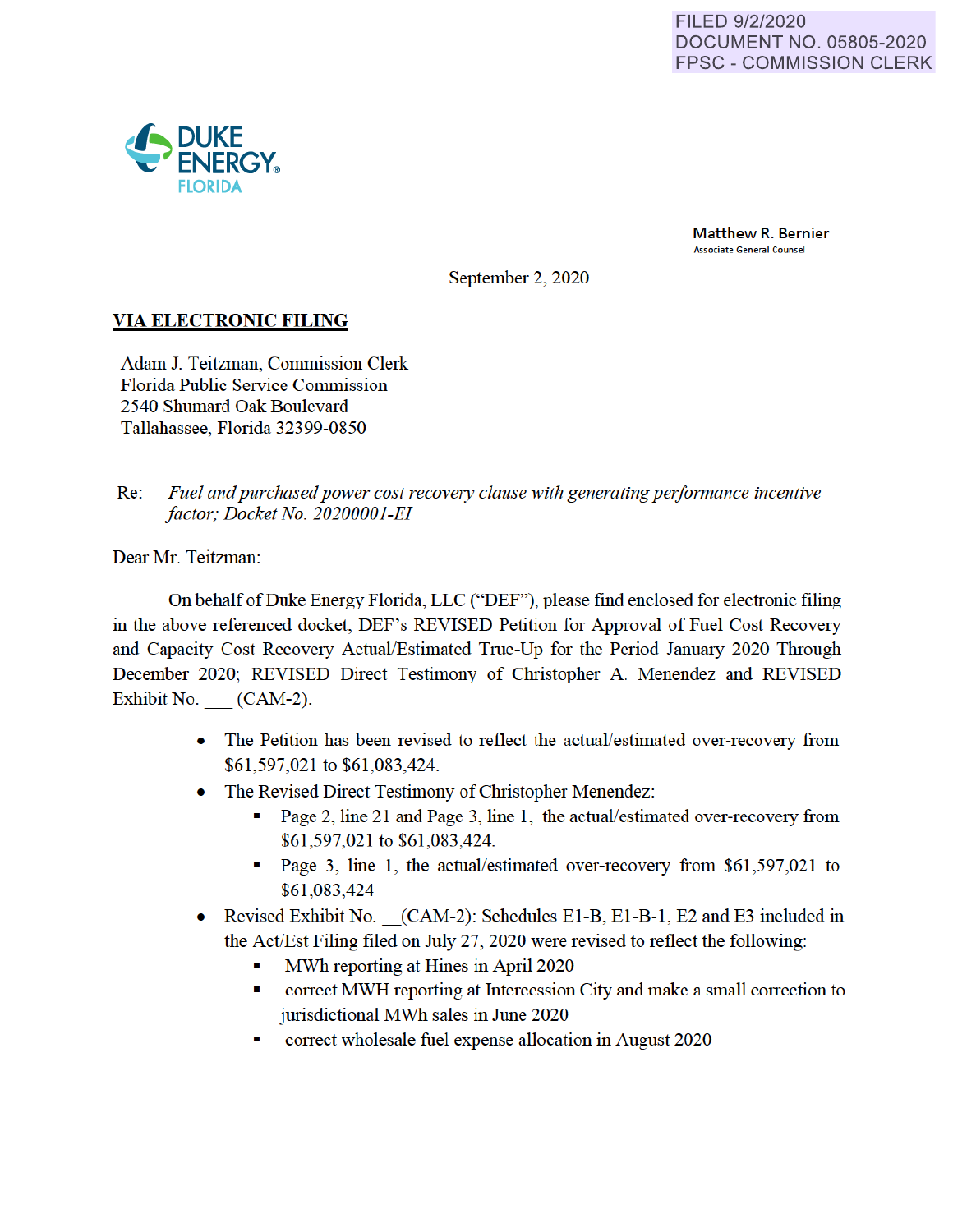Thank you for your assistance in this matter. Please feel free to call me at (850) 521-1428 should you have any questions concerning this filing.

Respectfully,

*s/Matthew R. Bernier* 

Matthew R. Bernier

MRB/mw Enclosures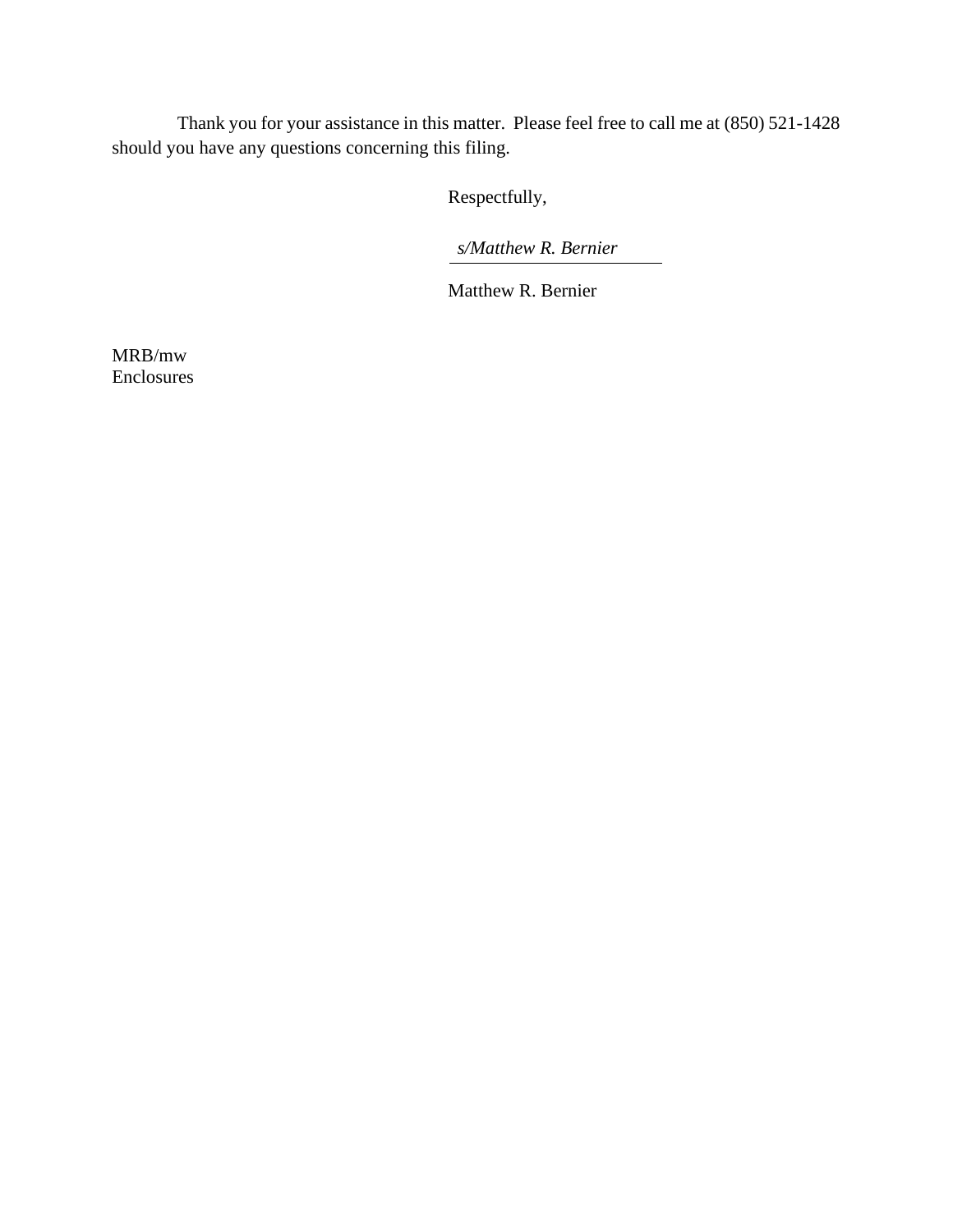#### BEFORE THE FLORIDA PUBLIC SERVICE COMMISSION

In re: Fuel and Purchase Power : DOCKET NO. 20200001-EI Cost Recovery Clause and Generating Performance Incentive Factor : Filed: September 2, 2020

### REVISED

### **PETITION FOR APPROVAL OF FUEL COST RECOVERY AND CAPACITY COST RECOVERY ACTUAL/ESTIMATED TRUE-UP FOR THE PERIOD JANUARY 2020 THROUGH DECEMBER 2020 AND APPROVAL OF THIRD IMPLEMENTATION STIPULATION**

Duke Energy Florida, LLC ("DEF") hereby petitions the Commission for approval of its actual/estimated Fuel and Purchased Power Cost Recovery True-Up of \$61,083,424 overrecovery, approval of its actual/estimated Capacity Cost Recovery true-up of \$463,084 underrecovery for the period January 2020 through December 2020, and approval of its Third Implementation Stipulation. In support of this petition, DEF states the following:

1. By Order No. PSC-99-2512-FOF-EI, dated December 22, 1999, utilities are directed to file current year estimated true-up data at least 90 days prior to each annual Fuel and Capacity Cost Recovery hearing. The hearing in this docket is scheduled for November 3 through 5, 2020.

2. The actual/estimated over-recovery of \$61,083,424 in the fuel cost recovery for the period January 2020 through December 2020 was calculated in accordance with the methodology set forth in Schedule 1, attached to Order 10093, dated June 19, 1981. It is based on actual data for the period January through June 2020 and re-estimated data for the period July through December 2020. The supporting documentation is contained in the prepared direct testimony and exhibits of DEF witness Christopher A. Menendez which is being filed together with this Petition.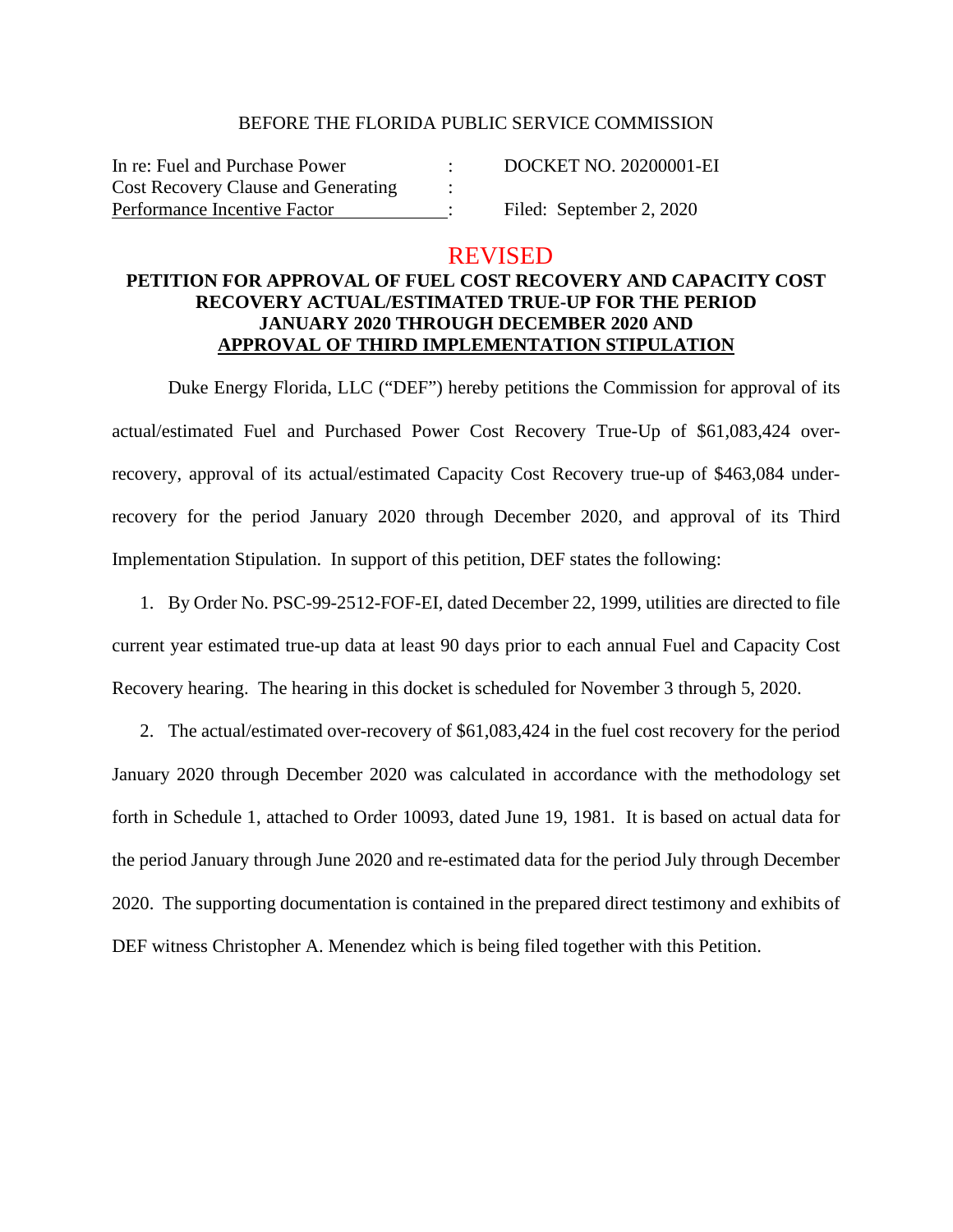3. The actual/estimated \$463,084 capacity under-recovery for the period January through December 2020 was calculated in accordance with the methodology set forth in Order No. 25773 dated February 24, 1992. It is based on actual data for the period January through June 2020 and re-estimated data for the period July through December 2020. The supporting documentation is contained in the prepared direct testimony and exhibits of DEF witness Christopher A. Menendez.

4. On September 12, 2019, The Florida Department of Revenue issued a Tax Information Publication ("TIP") announcing that the Florida corporate income tax rate was reduced from 5.5 percent to 4.458 percent effective retroactive to January 1, 2019 and continuing through December 31, 2021. The TIP indicates that the Florida corporate income tax rate will return to 5.5 percent effective January 1, 2022.

5. DEF requests that the Commission consider and approve the Third Implementation Stipulation ("Stipulation") attached as Appendix A to this Petition. Pursuant to that Stipulation, DEF and the signatories thereto request Commission authorization that Florida State Income Tax Reduction flow back to customers through the Capacity Cost Recovery clause.

6. The impact of the State Tax Rate Change is a \$2,793,306 annual reduction, for a three-year total of \$8,379,919. As stated in the Stipulation, the 2019 and 2020 amounts of totaling \$5,586, 612 will be reflected in DEF's Actual/Estimated Filing, and the remaining \$2,793,306 for 2021 included in DEF's Projection Filing. Therefore, the entire \$8,379,919 reduction will be reflected in customer bills with the January 2021 billing cycle.

**WHEREFORE**, Duke Energy Florida, LLC respectfully requests the Commission:

1. Approve the \$61,083,424 over-recovery as the actual/estimated fuel cost recovery true-up amount for the period January through December 2020.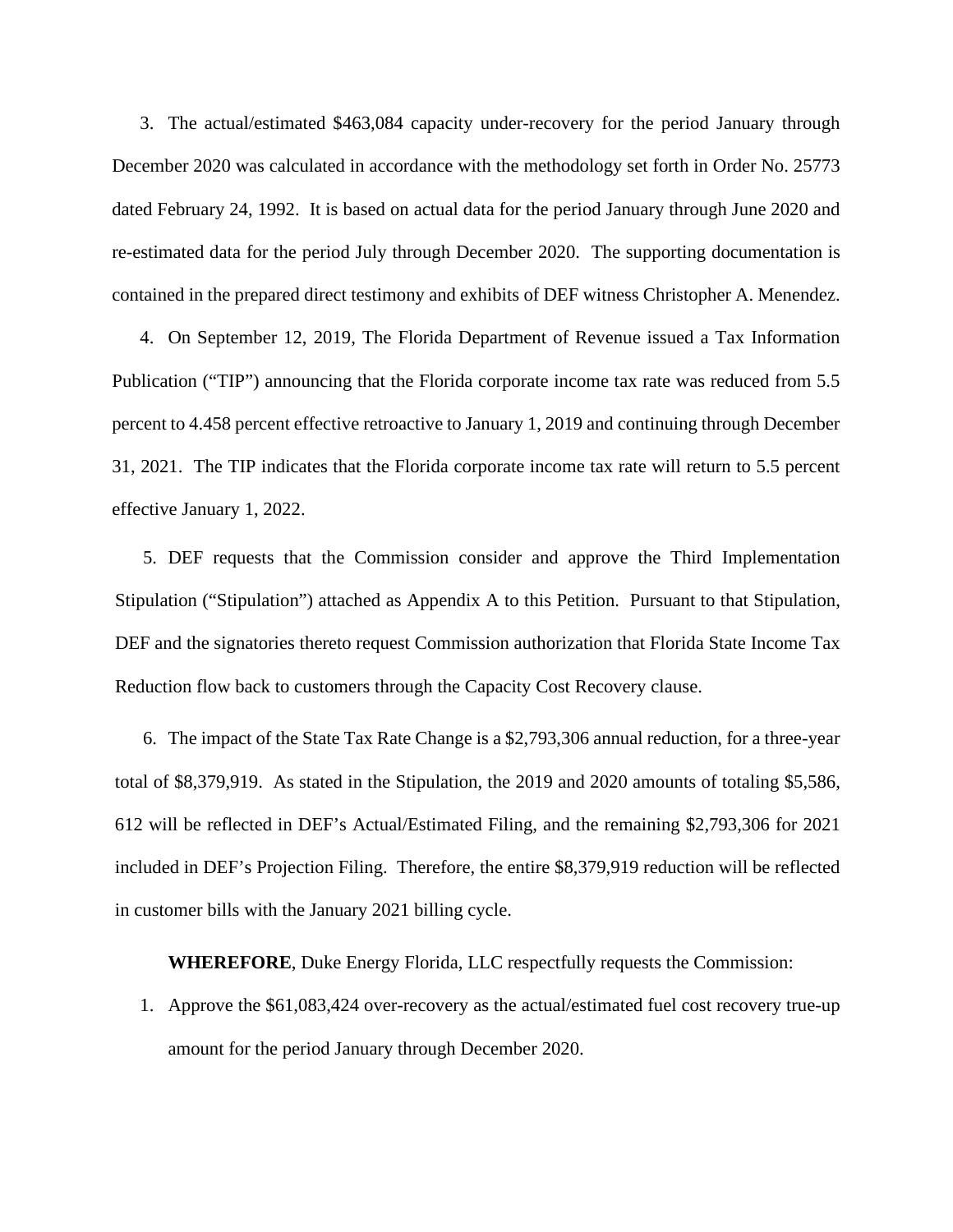- 2. Approve the \$463,084 under-recovery as the actual/estimated capacity cost recovery trueup amount for the period January through December 2020.
- 3. Approve the Stipulation attached as Appendix A, authorizing the Florida State Income Tax Reduction flow back to customers through the Capacity Cost Recovery clause.

Respectfully,

 *s/Matthew R. Bernier*  **DIANNE M. TRIPLETT** Deputy General Counsel Duke Energy Florida, LLC 299 First Avenue North St. Petersburg, FL 33701 T: 727-820-4692 F: 727-820-5041 Email: Dianne.Triplett@duke-energy.com

#### **MATTHEW R. BERNIER**

 Associate General Counsel Duke Energy Florida, LLC 106 East College Avenue, Suite 800 Tallahassee, Florida 32301 T: 850-521-1428 F: 727-820-5519 Email: Matthew.Bernier@duke-energy.com FLRegulatoryLegal@duke-energy.com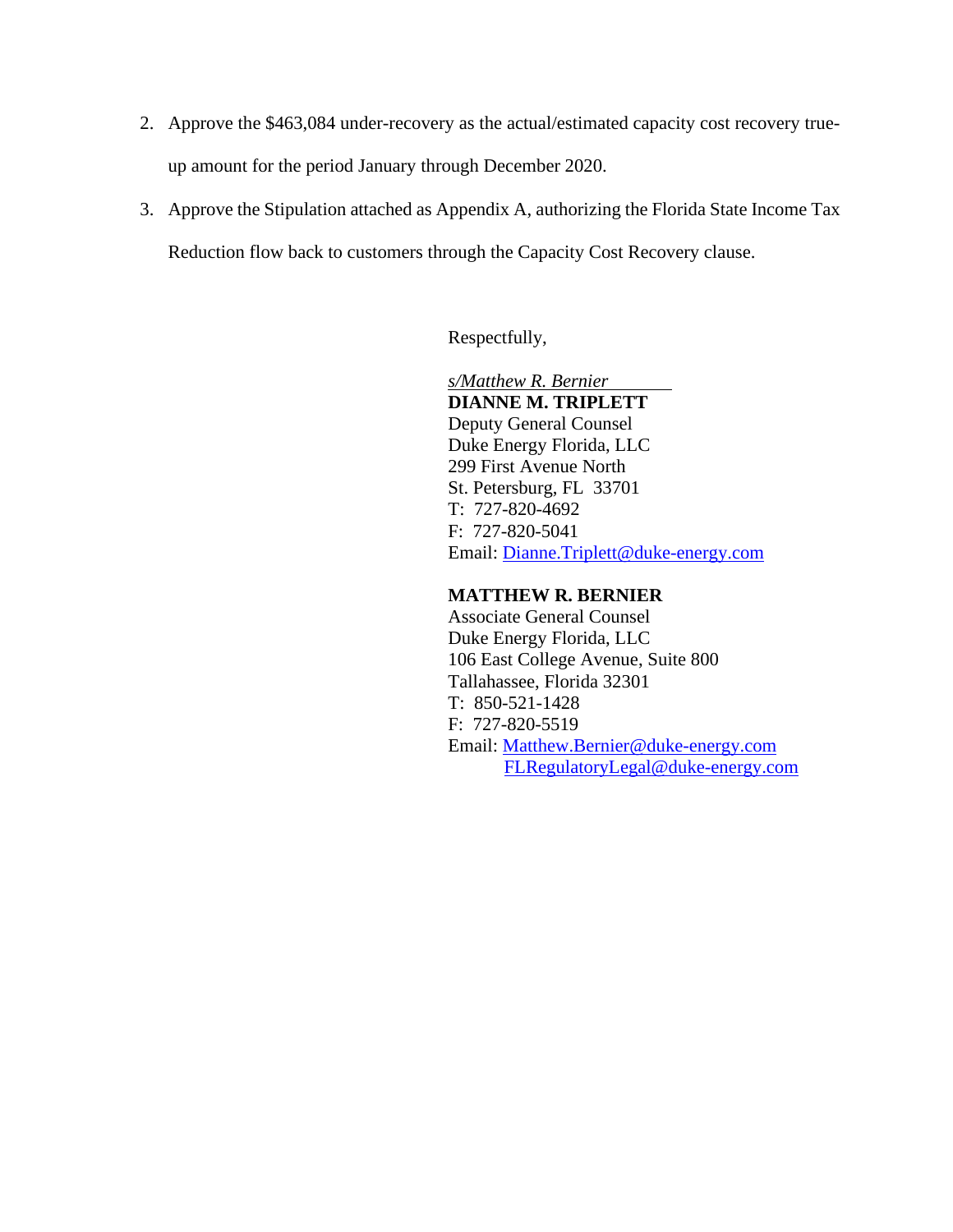## **CERTIFICATE OF SERVICE**

### Docket No. 20200001-EI

I HEREBY CERTIFY that a true and correct copy of the foregoing has been furnished via electronic mail to the following this 2nd day of September, 2020.

> *s/ Matthew R. Bernier*  Attorney

| <b>Suzanne Brownless</b>          | J.R. Kelly / T. David              |
|-----------------------------------|------------------------------------|
| Office of General Counsel         | Office of Public Counsel           |
| FL Public Service Commission      | 111 W. Madison St., Room 812       |
| 2540 Shumard Oak Blvd.            | Tallahassee, FL 32399-1400         |
| Tallahassee, FL 32399-0850        | kelly.jr@leg.state fl.us           |
| sbrownle@psc.state fl.us          | david.tad@leg.state.fl.us          |
|                                   |                                    |
| J. Beasley / J. Wahlen / M. Means | Paula K. Brown                     |
| Ausley McMullen                   | <b>Regulatory Affairs</b>          |
| P.O. Box 391                      | Tampa Electric Company             |
| Tallahassee, FL 32302             | P.O. Box 111                       |
| jbeasley@ausley.com               | Tampa, FL 33601-0111               |
| jwahlen@ausley.com                | regdept@tecoenergy.com             |
| mmeans@ausley.com                 |                                    |
|                                   | Maria Moncada / David Lee          |
| Russell A. Badders                | Florida Power & Light Company      |
| <b>Gulf Power Company</b>         | 700 Universe Blvd. (LAW/JB)        |
| One Energy Place, Bin 100         | Juno Beach, FL 33408-0420          |
| Pensacola, FL 32520-0100          | maria moncada@fpl.com              |
| russell.badders@nexteraenergy.com | david.lee@fpl.com                  |
|                                   |                                    |
| Kenneth A. Hoffman                | James Brew / Laura W. Baker        |
| Florida Power & Light Company     | <b>Stone Law Firm</b>              |
| 134 W. Jefferson Street           | 1025 Thomas Jefferson St., N.W.    |
| Tallahassee, FL 32301-1713        | Suite 800 West                     |
| ken hoffman@fpl.com               | Washington, DC 20007               |
|                                   | jbrew@smxblaw.com                  |
| Jon C. Moyle, Jr.                 | lwb@smxblaw.com                    |
| Moyle Law Firm, P.A.              |                                    |
| 118 North Gadsden Street          | <b>Mike Cassel</b>                 |
| Tallahassee, FL 32301             | Florida Public Utilities Company   |
| jmoyle@moylelaw.com               | 208 Wildlight Avenue               |
| mqualls@moylelaw.com              | Yulee, FL 32097                    |
|                                   | mcassel@fpuc.com                   |
|                                   |                                    |
|                                   | <b>Beth Keating</b>                |
|                                   | Gunster, Yoakley & Stewart, P.A.   |
|                                   | 215 South Monroe Street, Suite 601 |
|                                   | Tallahassee, FL 32301              |
|                                   | bkeating@gunster.com               |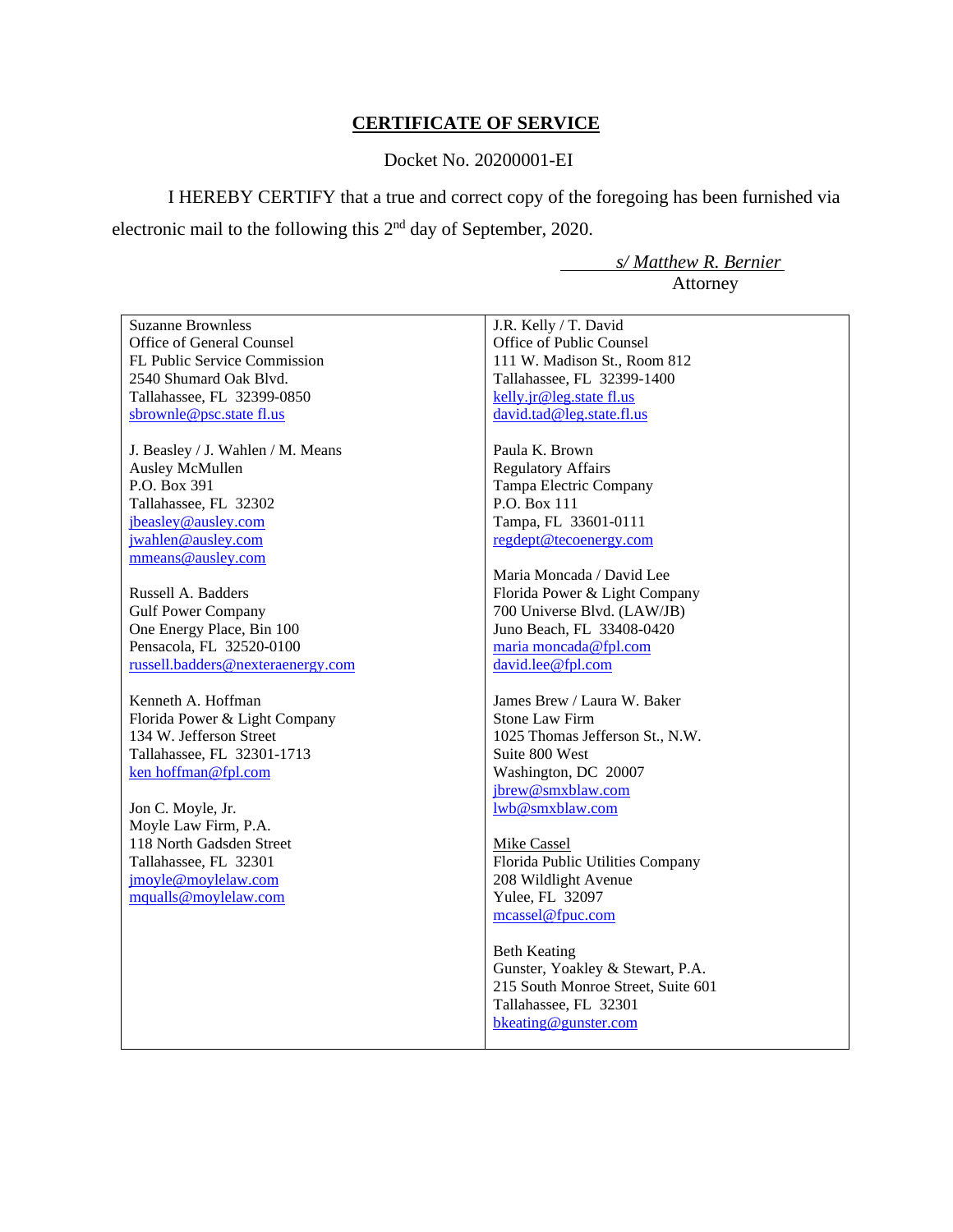| 1              |    | DUKE ENERGY FLORIDA, LLC                                                          |
|----------------|----|-----------------------------------------------------------------------------------|
| $\overline{2}$ |    | <b>DOCKET NO. 20200001-EI</b>                                                     |
| 3<br>4         |    | <b>Fuel and Capacity Cost Recovery</b><br><b>Actual/Estimated True-Up Amounts</b> |
| 5              |    | January 2020 through December 2020                                                |
| 6<br>7         |    | <b>DIRECT TESTIMONY OF</b><br><b>Christopher A. Menendez</b>                      |
| 8              |    | September 2, 2020                                                                 |
| 9              |    | <b>REVISED</b>                                                                    |
| 10             |    |                                                                                   |
| 11             | Q. | Please state your name and business address.                                      |
| 12             | А. | My name is Christopher A. Menendez. My business address is 299 1 <sup>st</sup>    |
| 13             |    | Avenue North, St. Petersburg, Florida 33701.                                      |
| 14             |    |                                                                                   |
| 15             | Q. | Have you previously filed testimony before this Commission in                     |
| 16             |    | Docket No. 20200001-EI?                                                           |
| 17             | Α. | Yes. I provided direct testimony on March 2, 2020.                                |
| 18             |    |                                                                                   |
| 19             | Q: | Has your job description, education, background and professional                  |
| 20             |    | experience changed since that time?                                               |
| 21             | Α. | No.                                                                               |
| 22             |    |                                                                                   |
| 23             | Q. | What is the purpose of your testimony?                                            |
| 24             | А. | The purpose of my testimony is to present for Commission approval the             |
| 25             |    | actual/estimated fuel and capacity cost recovery true-up amounts of Duke          |
|                |    | $-1-$                                                                             |
|                |    |                                                                                   |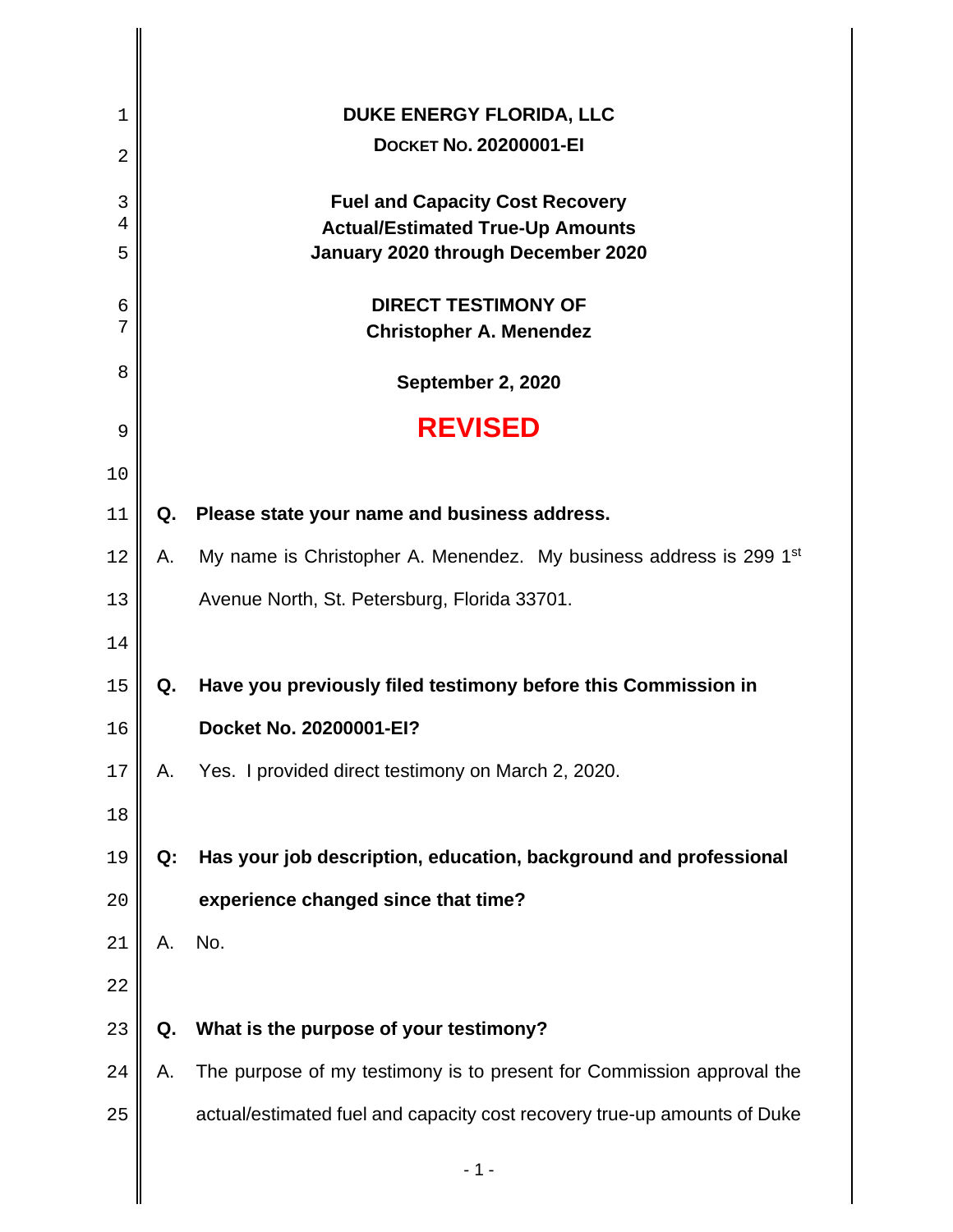1 Energy Florida, LLC ("DEF" or the "Company") for the period of January **b** through December 2020.

### **Q. Do you have an exhibit to your testimony?**

5 A. Yes. I have prepared Exhibit No. (CAM-2), which is attached to my prepared testimony, consisting of two parts. Part 1 consists of Schedules E1-B through E9, which include the calculation of the 2020 8 actual/estimated fuel and purchased power true-up balance, and a 9 schedule to support the capital structure components and cost rates relied upon to calculate the return requirements on all capital projects recovered through the fuel clause as required per Order No. PSC-2020-0041-PCO-**EI.** Part 2 consists of Schedules E12-A through E12-C, which include the **calculation of the 2020 actual/estimated capacity true-up balance.** The **calculations in my exhibit are based on actual data from January through** June 2020 and estimated data from July through December 2020.

### **FUEL COST RECOVERY**

# **Q. What is the amount of DEF's 2020 estimated fuel true-up balance and how was it developed?**

A. DEF's estimated fuel true-up balance is an over-recovery of \$61,083,424. **The calculation begins with the actual under-recovered balance of**  $\parallel$  \$33,527,567 taken from Schedule A2, page 2 of 2, line 13, for the month  $\parallel$  of June 2020. This balance plus the estimated July through December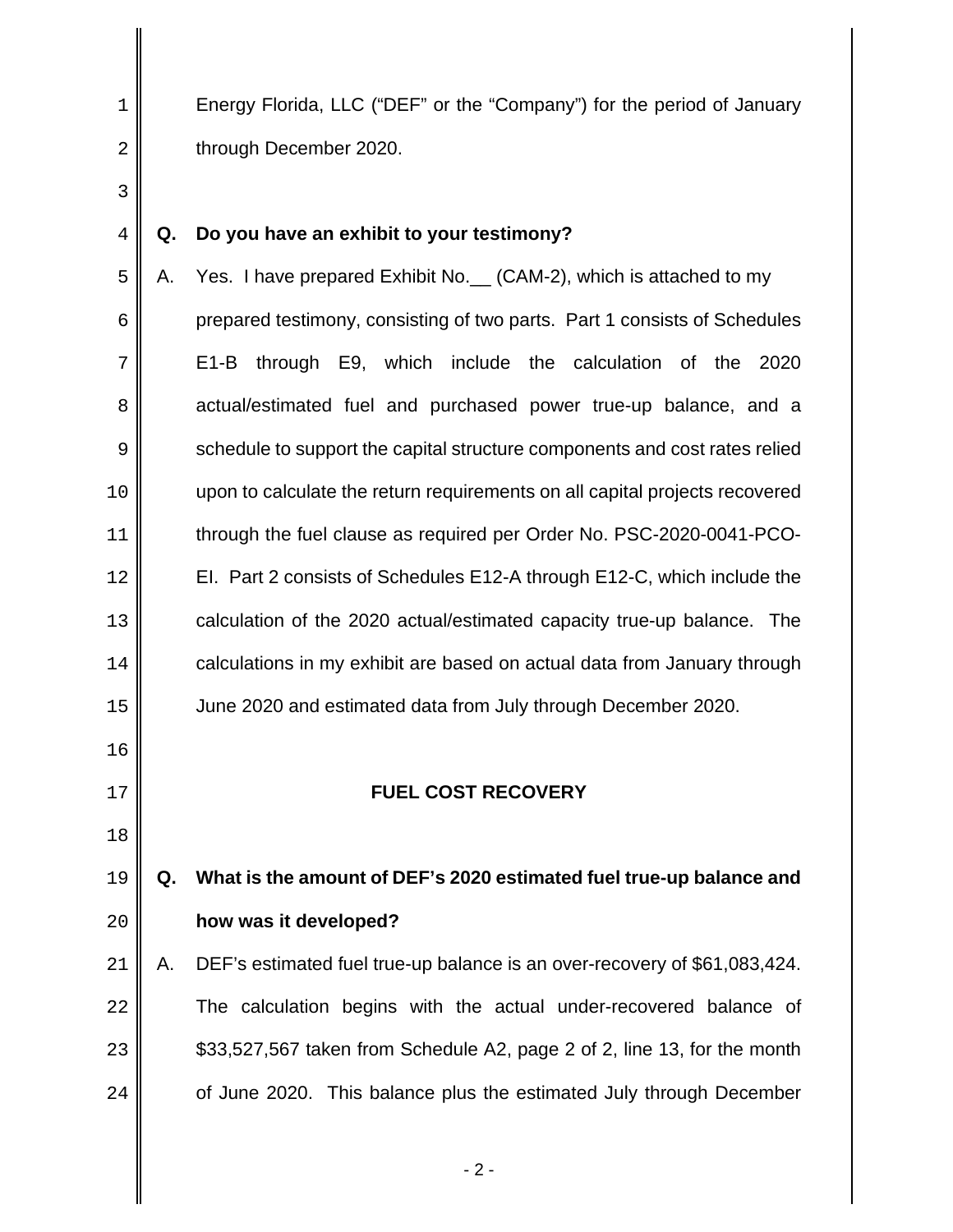2020 monthly true-up calculations comprise the estimated \$61,083,424 2 | over-recovered balance at year-end. The projected December 2020 true-up balance includes interest which is estimated from July through December 2020 based on the average of the beginning and ending **commercial paper rate applied in June. That rate is 0.8% per month.** 

**Q. How does the current forecast of fuel costs on Schedule E3 for July through December 2020 compare with the same period forecast used in the Company's Midcourse Correction approved in Order No. PSC-2020-0154-PCO-EI?**

A. Light oil and natural gas decreased \$10.96/mmbtu (-35%) and 12 |  $\bullet$  \$0.36/mmbtu (-10%), respectively. Coal increased \$0.13/mmbtu (4%).

## 

## **Q. Have any adjustments been made to estimated fuel costs for the period January through December 2020?**

16 || A. Yes. Consistent with Order No. PSC-2018-0240-PAA-EQ dated June 8, 2018, DEF included an adjustment of approximately \$13.5 million (grossed  $\parallel$  up to approximately \$13.6 million from retail to system) for the amortization **II** of Florida Power Development, LLC qualifying facility regulatory asset **from January 2020 through December 2020 partially offset by an approximate \$13.3 million system (\$13.2 million retail) credit related to**  $22 \parallel$  Citrus. These adjustments are included on Schedule E1-B, line A5, **columns Jan Actual through Dec Estimated.**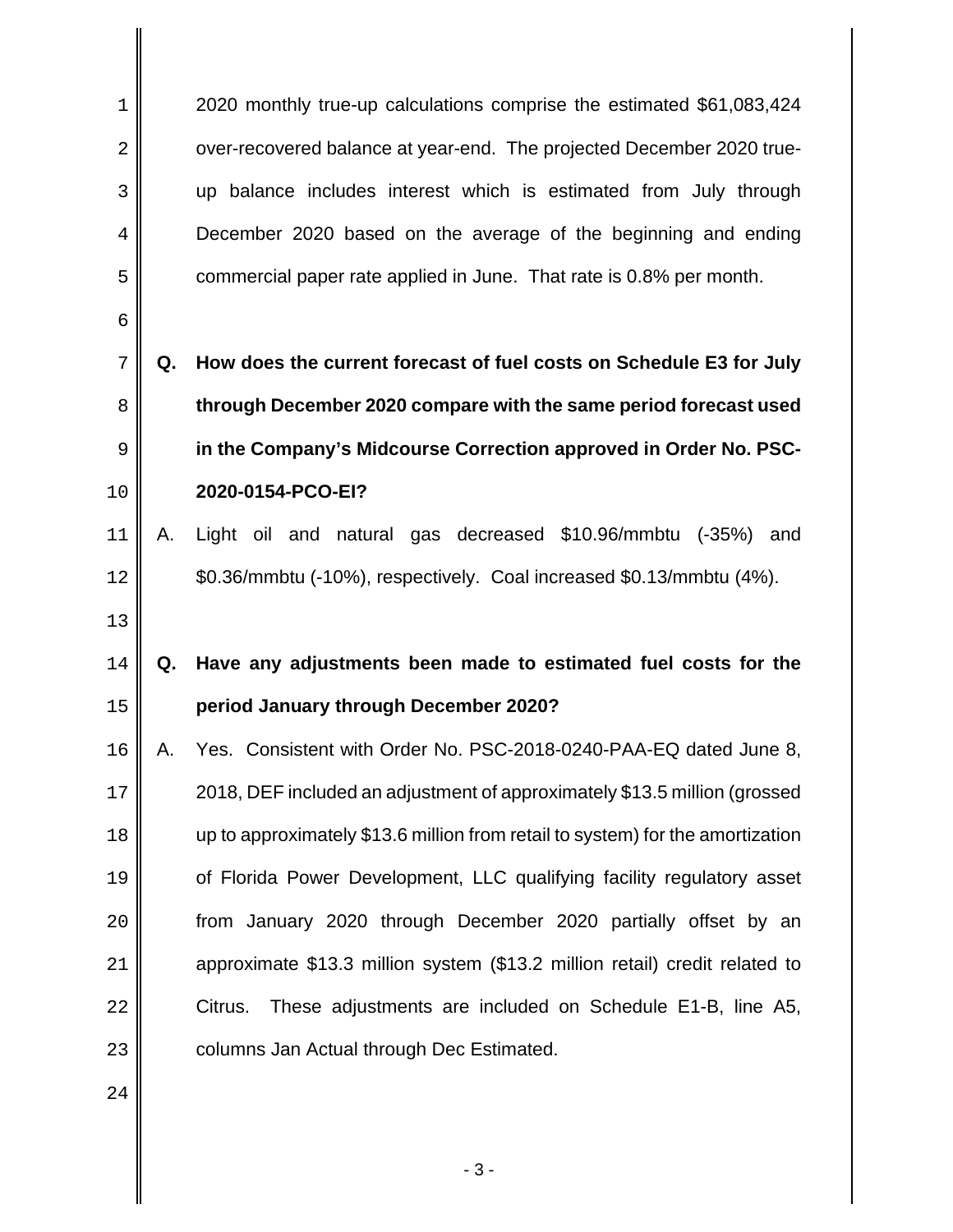| 1              |    |                                                                             |
|----------------|----|-----------------------------------------------------------------------------|
| $\sqrt{2}$     | Q. | Does DEF expect to exceed the three-year rolling average gain on            |
| 3              |    | non-separated power sales in 2020?                                          |
| $\overline{4}$ | А. | No. DEF estimates the total gain on non-separated sales during 2020 will    |
| 5              |    | be \$1,128,563, which does not exceed the three-year rolling average of     |
| 6              |    | \$1,602,141.                                                                |
| 7              |    |                                                                             |
| 8              |    | <b>CAPACITY COST RECOVERY</b>                                               |
| 9              |    |                                                                             |
| 10             | Q. | What is DEF's 2020 estimated capacity true-up balance and how was           |
| 11             |    | it developed?                                                               |
| 12             | А. | DEF's estimated capacity true-up balance is an under-recovery of            |
| 13             |    | \$463,084. The estimated true-up calculation begins with the actual under-  |
| 14             |    | recovered balance of \$9,343,508 for the month of June 2020.<br><b>This</b> |
| 15             |    | balance plus the estimated July through December 2020 monthly true-up       |
| 16             |    | calculations comprise the estimated \$463,084 under-recovered balance at    |
| 17             |    | year-end. The projected December 2020 true-up balance includes interest     |
| 18             |    | which is estimated from July through December 2020 based on the             |
| 19             |    | average of the beginning and ending commercial paper rate applied in        |
| 20             |    | June. That rate is 0.8% per month.                                          |
| 21             |    |                                                                             |
| 22             | Q. | What are the primary drivers of the estimated year-end 2020 capacity        |
| 23             |    | under-recovery?                                                             |
|                |    |                                                                             |
|                |    |                                                                             |
|                |    |                                                                             |

 $\mathsf{I}$ 

- 4 -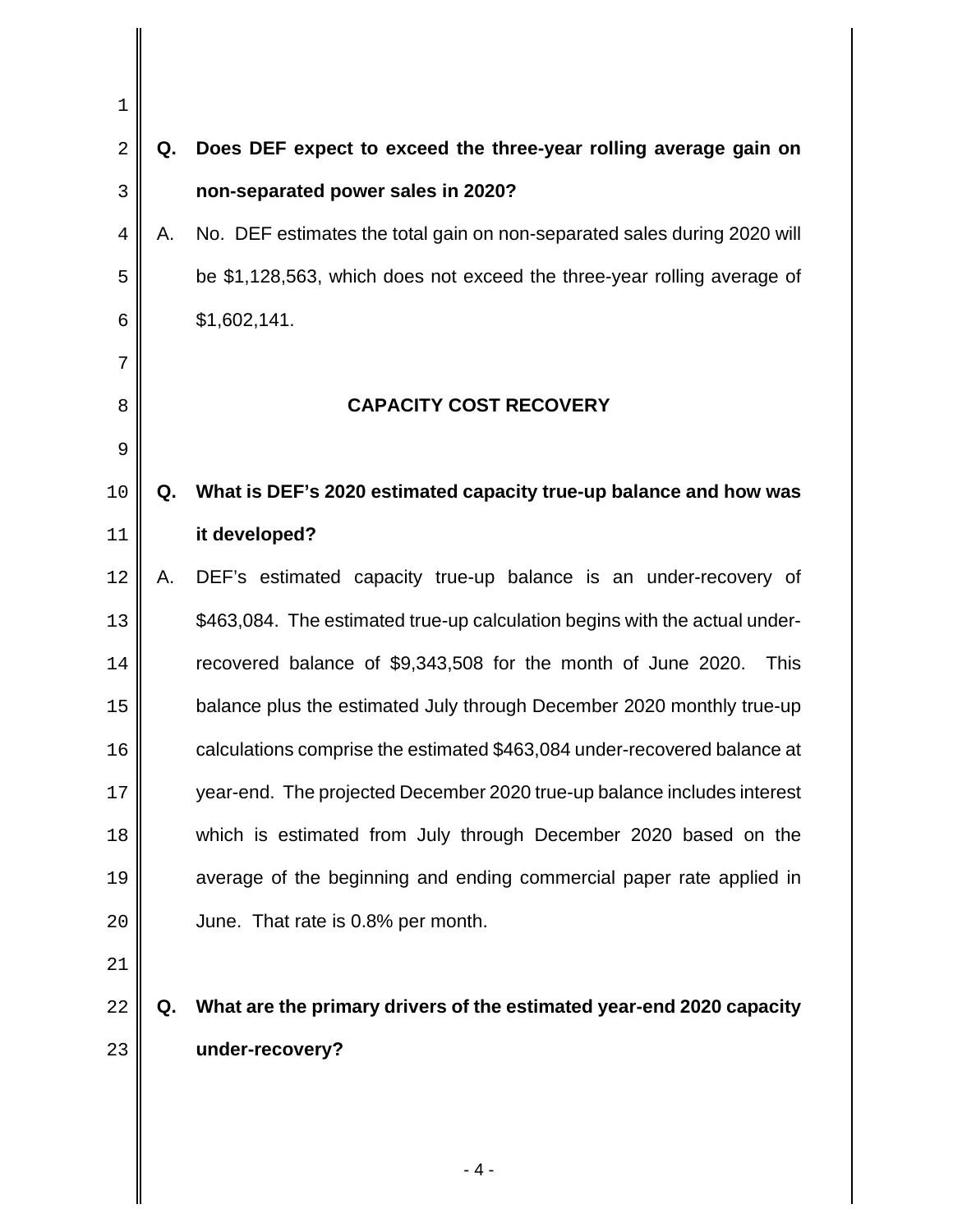| $\mathbf 1$    | А. | The \$0.5 million under-recovery is primarily attributable to approximately   |
|----------------|----|-------------------------------------------------------------------------------|
| $\overline{a}$ |    | \$5.4 million lower revenues offset by approximately \$5.6 million related to |
| 3              |    | Florida state income tax change.                                              |
| $\overline{4}$ |    |                                                                               |
| 5              | Q. | Does this conclude your testimony?                                            |
| $\epsilon$     | Α. | Yes.                                                                          |
| 7              |    |                                                                               |
| $\,8\,$        |    |                                                                               |
| 9              |    |                                                                               |
| $10\,$         |    |                                                                               |
| $11\,$         |    |                                                                               |
| $12\,$         |    |                                                                               |
| $13$           |    |                                                                               |
| $14\,$         |    |                                                                               |
| 15             |    |                                                                               |
| 16             |    |                                                                               |
| 17             |    |                                                                               |
| $18$           |    |                                                                               |
| 19             |    |                                                                               |
| 20             |    |                                                                               |
| 21             |    |                                                                               |
| 22             |    |                                                                               |
| 23             |    |                                                                               |
| 24             |    |                                                                               |
|                |    | $-5-$                                                                         |

II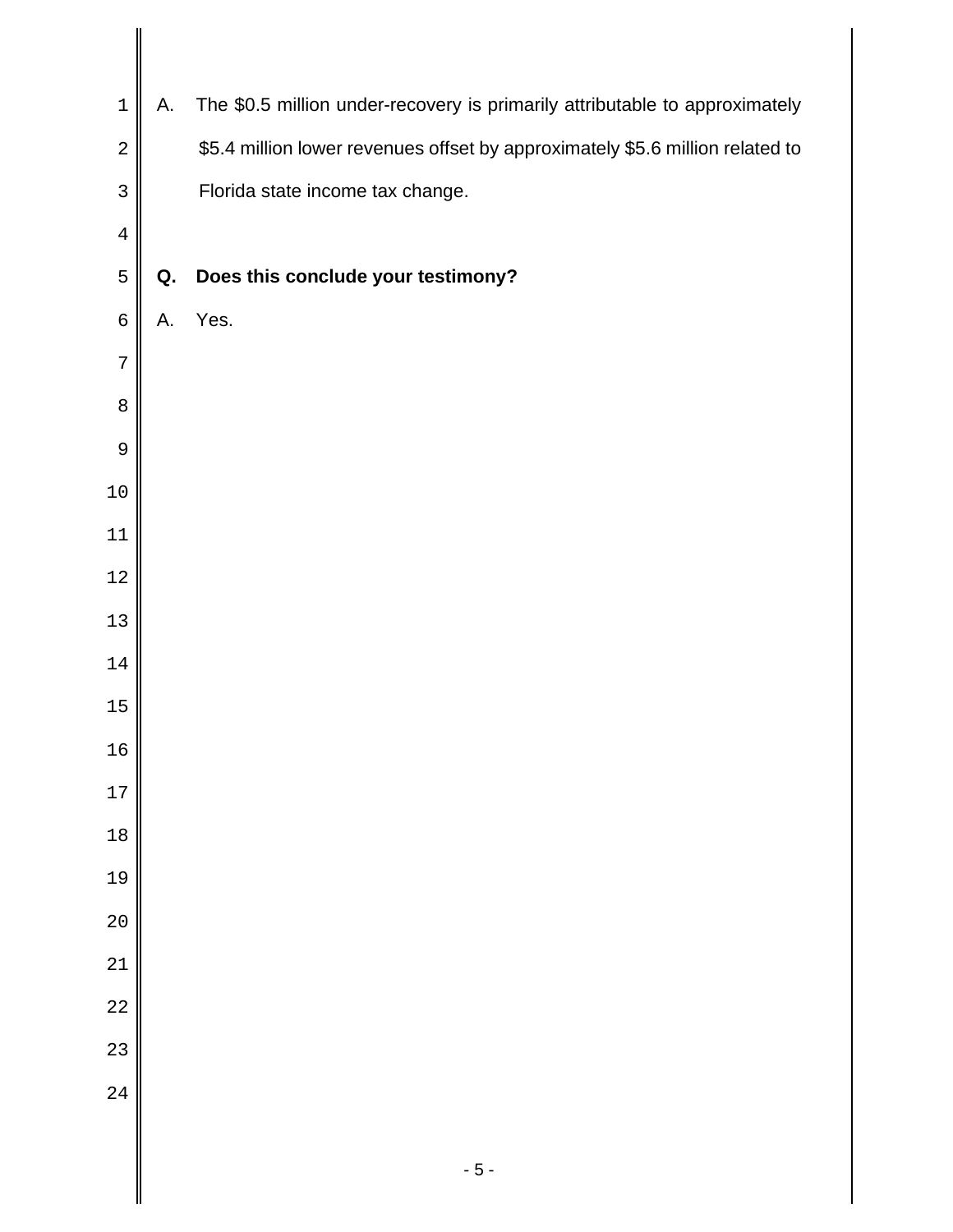### Duke Energy Florida, LLC **Network Contract Contract Contract Contract Contract Contract Contract Contract Contract Contract Contract Contract Contract Contract Contract Contract Contract Contract Contract Contract Contract** Calculation of Estimated True-Up 6 Months Actual and 6 Months Estimated January 2020 - December 2020

|                               |                                                                                                        | Jan Actual        | Feb Actual       | Mar Actual       | Apr Actual       | May Actual       | Jun Actual       | 6 Month<br>Sub-Total |
|-------------------------------|--------------------------------------------------------------------------------------------------------|-------------------|------------------|------------------|------------------|------------------|------------------|----------------------|
| A 1                           | Fuel Cost of System Generation                                                                         | 74,992,301<br>\$. | \$<br>65,717,824 | \$<br>73,293,028 | \$<br>70,415,016 | \$<br>87,128,507 | \$<br>89,708,430 | 461,255,106<br>-\$   |
| 2                             | Fuel Cost of Power Sold                                                                                | (1, 105, 818)     | (1, 159, 871)    | (1,312,152)      | (2,612,318)      | (5,495,100)      | (6,606,107)      | (18, 291, 367)       |
| 3                             | <b>Fuel Cost of Purchased Power</b>                                                                    | 1,777,132         | 3,137,635        | 6,173,029        | 1,917,858        | 6,444,417        | 9,797,876        | 29,247,948           |
| 3a                            | Demand and Non-Fuel Cost of Purchased Power                                                            |                   |                  |                  |                  |                  |                  |                      |
| 3b                            | <b>Energy Payments to Qualified Facilities</b>                                                         | 7,319,413         | 7,093,012        | 5,551,577        | 5,410,902        | 7,518,681        | 7,427,850        | 40,321,435           |
| 4                             | Energy Cost of Economy Purchases                                                                       | 143,759           | 406,521          | 1,053,448        | 485,384          | 407,645          | 188,921          | 2,685,678            |
| 5                             | Adjustments to Fuel Cost                                                                               | (12,011,163)      | 1,119,402        | 1,152,738        | 1,147,328        | 1,142,435        | 1,139,918        | (6,309,342)          |
| 6                             | TOTAL FUEL & NET POWER TRANSACTIONS                                                                    | 71,115,625        | 76,314,523       | 85,911,668       | 76,764,171       | 97,146,585       | 101,656,887      | 508,909,459          |
|                               | (Sum of Lines A1 Through A5)                                                                           |                   |                  |                  |                  |                  |                  |                      |
| B 1                           | Jurisdictional mWh Sales                                                                               | 2,640,090         | 2,661,152        | 2,818,044        | 3,239,130        | 2,981,766        | 3,450,388        | 17,790,571           |
| 2                             | Non-Jurisdictional mWh Sales                                                                           | 14,426            | 18,358           | 26,409           | 25,344           | 19,970           | 25,961           | 130,469              |
| 3                             | TOTAL SALES (Lines B1 + B2)                                                                            | 2,654,517         | 2,679,511        | 2,844,453        | 3,264,474        | 3,001,736        | 3,476,349        | 17,921,039           |
| 4                             | Jurisdictional % of Total Sales (Line B1/B3)                                                           | 99.46%            | 99.31%           | 99.07%           | 99.22%           | 99.33%           | 99.25%           | 99.27%               |
| C<br>$\overline{\phantom{0}}$ | Jurisdictional Fuel Recovery Revenue<br>(Net of Revenue Taxes)                                         | 85,968,564        | 86,669,575       | 91,874,742       | 103,746,698      | 25,329,422       | 115,589,082      | 509,178,083          |
| 2                             | True-Up Provision                                                                                      | (1,205,224)       | (1,205,224)      | (1,205,224)      | (1,205,224)      | 77,026,561       | (1,205,224)      | 71,000,441           |
| 2a                            | <b>Incentive Provision</b>                                                                             | (215, 975)        | (215, 975)       | (215, 975)       | (215, 975)       | (215, 975)       | (215, 975)       | (1, 295, 850)        |
| 3                             | FUEL REVENUE APPLICABLE TO PERIOD                                                                      | 84,547,365        | 85,248,376       | 90,453,543       | 102,325,499      | 102,140,008      | 114, 167, 883    | 578,882,674          |
|                               | (Sum of Lines C1 Through C2a)                                                                          |                   |                  |                  |                  |                  |                  |                      |
| 4                             | Fuel & Net Power Transactions (Line A6)                                                                | 71,115,625        | 76,314,523       | 85,911,668       | 76,764,171       | 97,146,585       | 101,656,887      | 508,909,459          |
| 5                             | Jurisdictional Total Fuel Costs & Net Power Transactions<br>(Line A6 * Line B4 * Line Loss Multiplier) | 70,755,650        | 75,811,447       | 85,139,074       | 76,189,021       | 96,525,617       | 100,925,738      | 505,346,546          |
| 6                             | Over/(Under) Recovery (Line C3 - Line C5)                                                              | 13,791,715        | 9,436,929        | 5,314,469        | 26, 136, 477     | 5,614,392        | 13,242,145       | 73,536,127           |
| 7                             | <b>Interest Provision</b>                                                                              | (38, 474)         | (20, 905)        | (11, 239)        | 9,273            | (736)            | (3,260)          | (65, 341)            |
| 8                             | TOTAL ESTIMATED TRUE-UP FOR THE PERIOD                                                                 | 13,753,241        | 9,416,023        | 5,303,230        | 26,145,750       | 5,613,656        | 13,238,886       | 73,470,786           |
| 9                             | Plus: Prior Period Balance                                                                             | (35,997,914)      | (35,997,914)     | (35,997,914)     | (35,997,914)     | (35,997,914)     | (35,997,914)     | (35,997,914)         |
| 10                            | Plus: Cumulative True-Up Provision                                                                     | 1,205,224         | 2,410,448        | 3,615,672        | 4,820,896        | (72, 205, 665)   | (71,000,441)     | (71,000,441)         |
| 11                            | Subtotal Prior Period True-up                                                                          | (34, 792, 690)    | (33, 587, 466)   | (32, 382, 242)   | (31, 177, 018)   | (108, 203, 579)  | (106, 998, 355)  | (106, 998, 355)      |
| 12                            | <b>Regulatory Accounting Adjustment</b>                                                                |                   |                  |                  |                  |                  |                  |                      |
| 13                            | TOTAL TRUE-UP BALANCE                                                                                  | (\$21,039,449)    | (10, 418, 201)   | (\$3,909,747)    | \$23,441,227     | (\$47,971,678)   | (\$33,527,567)   | (33,527,567)         |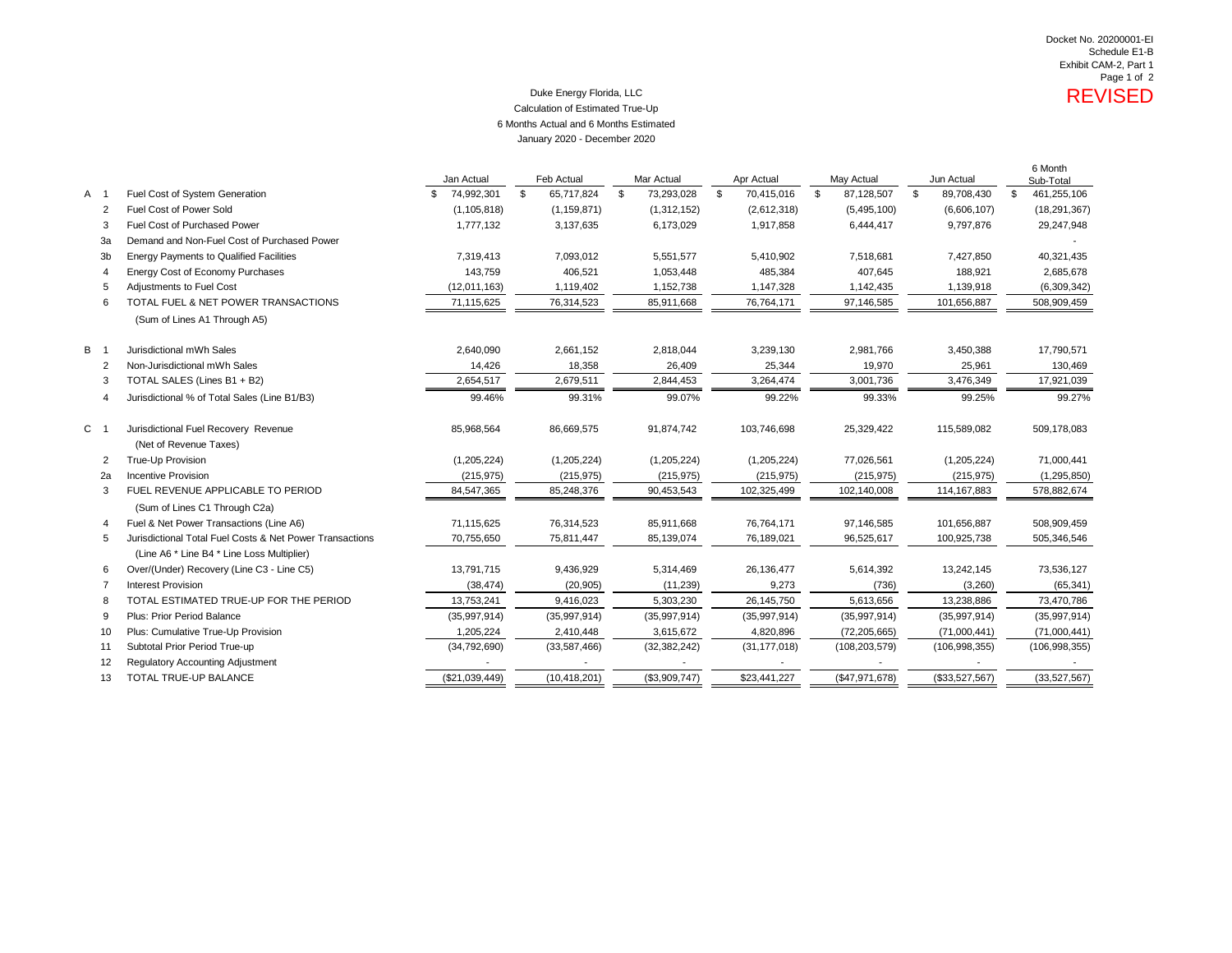### Duke Energy Florida, LLC January 2020 - December 2020 Calculation of Estimated True-Up 6 Months Actual and 6 Months Estimated

|                |                |                                                                | Jul Estimated   | Aug Estimated     | Sep Estimated    | Oct Estimated    | Nov Estimated    | Dec Estimated |                | 12 Month<br>Period |
|----------------|----------------|----------------------------------------------------------------|-----------------|-------------------|------------------|------------------|------------------|---------------|----------------|--------------------|
| A 1            |                | Fuel Cost of System Generation                                 | 91,270,574      | \$<br>102,001,873 | \$<br>96,405,019 | \$<br>90,833,949 | \$<br>85,974,737 | \$            | 97,148,448     | \$1,024,889,706    |
|                | $\overline{2}$ | Fuel Cost of Power Sold                                        | (7,409,067)     | (8,021,690)       | (7,971,710)      | (7, 577, 999)    | (2,497,439)      |               | (2,446,122)    | (54, 215, 393)     |
|                | 3              | Fuel Cost of Purchased Power                                   | 8,533,384       | 4,575,768         | 3,696,906        | 4,358,593        | 1,085,538        |               | 174,484        | 51,672,621         |
|                | 3a             | Demand and Non-Fuel Cost of Purchased Power                    |                 |                   |                  |                  |                  |               |                |                    |
|                | 3 <sub>b</sub> | <b>Energy Payments to Qualified Facilities</b>                 | 8,407,595       | 8,411,122         | 7,949,571        | 7,091,011        | 8,225,712        |               | 9,032,312      | 89,438,758         |
|                | 4              | Energy Cost of Economy Purchases                               | 177,886         | 113,649           | 178,038          | 128,590          | 91,292           |               | 125,383        | 3,500,516          |
|                | 5              | <b>Adjustments to Fuel Cost</b>                                | 1,136,872       | 1,651,425         | 1,124,387        | 1,120,886        | 1,117,160        |               | 1,113,548      | 954,935            |
|                | 6              | TOTAL FUEL & NET POWER TRANSACTIONS                            | 102,117,245     | 108,732,147       | 101,382,212      | 95,955,030       | 93,997,000       |               | 105,148,053    | 1,116,241,144      |
|                |                | (Sum of Lines A1 Through A5)                                   |                 |                   |                  |                  |                  |               |                |                    |
| <b>B</b> 1     |                | Jurisdictional mWh Sales                                       | 3,923,462       | 3,994,662         | 3,898,898        | 3,525,887        | 2,811,544        |               | 2,776,042      | 38,721,066         |
|                | 2              | Non-Jurisdictional mWh Sales                                   | 36,956          | 37,435            | 17,800           | 16,080           | 12,182           |               | 11,792         | 262,713            |
|                | 3              | TOTAL SALES (Lines B1 + B2)                                    | 3,960,418       | 4,032,097         | 3,916,698        | 3,541,967        | 2,823,725        |               | 2,787,834      | 38,983,778         |
|                | $\overline{4}$ | Jurisdictional % of Total Sales (Line B1/B3)                   | 99.07%          | 99.07%            | 99.55%           | 99.55%           | 99.57%           |               | 99.58%         | 99.33%             |
| C <sub>1</sub> |                | Jurisdictional Fuel Recovery Revenue<br>(Net of Revenue Taxes) | 131,162,478     | 133,542,731       | 130,341,300      | 117,871,449      | 93,990,725       |               | 92,803,906     | 1,208,890,671      |
|                | 2              | True-Up Provision                                              | (1,205,224)     | (1,205,224)       | (1,205,224)      | (1,205,224)      | (1,205,224)      |               | (1,205,224)    | 63,769,102         |
|                | 2a             | Incentive Provision                                            | (215, 975)      | (215, 975)        | (215, 975)       | (215, 975)       | (215, 975)       |               | (215, 972)     | (2,591,697)        |
|                | 3              | FUEL REVENUE APPLICABLE TO PERIOD                              | 129,741,279     | 132,121,532       | 128,920,101      | 116,450,250      | 92,569,526       |               | 91,382,710     | 1,270,068,076      |
|                |                | (Sum of Lines C1 Through C2a)                                  |                 |                   |                  |                  |                  |               |                |                    |
|                | 4              | Fuel & Net Power Transactions (Line A6)                        | 102,117,245     | 108,732,147       | 101,382,212      | 95,955,030       | 93,997,000       |               | 105,148,053    | 1,116,241,144      |
|                | 5              | Jurisdictional Total Fuel Costs & Net Power Transactions       | 101,198,916     | 107,754,331       | 100,957,279      | 95,552,845       | 93,621,826       |               | 104,738,890    | 1,109,170,633      |
|                |                | (Line A6 * Line B4 * Line Loss Multiplier)                     |                 |                   |                  |                  |                  |               |                |                    |
|                | 6              | Over/(Under) Recovery (Line C3 - Line C5)                      | 28,542,363      | 24,367,201        | 27,962,822       | 20,897,406       | (1,052,301)      |               | (13,356,180)   | 160,897,438        |
|                | 7              | <b>Interest Provision</b>                                      | (1,489)         | 724               | 2,914            | 4,965            | 5,854            |               | 5,375          | (46,998)           |
|                | 8              | TOTAL ESTIMATED TRUE-UP FOR THE PERIOD                         | 28,540,875      | 24,367,925        | 27,965,736       | 20,902,370       | (1,046,446)      |               | (13,350,805)   | 160,850,440        |
|                | 9              | Plus: Prior Period Balance                                     | (35,997,914)    | (35,997,914)      | (35,997,914)     | (35,997,914)     | (35,997,914)     |               | (35,997,914)   | (35,997,914)       |
|                | 10             | Plus: Cumulative True-Up Provision                             | (69, 795, 217)  | (68, 589, 993)    | (67, 384, 769)   | (66, 179, 545)   | (64, 974, 321)   |               | (63,769,101)   | (63,769,101)       |
|                | 11             | Subtotal Prior Period True-up                                  | (105, 793, 131) | (104, 587, 907)   | (103, 382, 683)  | (102, 177, 459)  | (100, 972, 235)  |               | (99, 767, 015) | (99, 767, 015)     |
|                | 12             | <b>Regulatory Accounting Adjustment</b>                        |                 |                   |                  |                  |                  |               |                |                    |
|                | 13             | TOTAL TRUE-UP BALANCE                                          | (\$3,781,471)   | \$21,791,678      | \$50,962,638     | \$73,070,232     | \$73,229,010     |               | \$61,083,424   | 61,083,424         |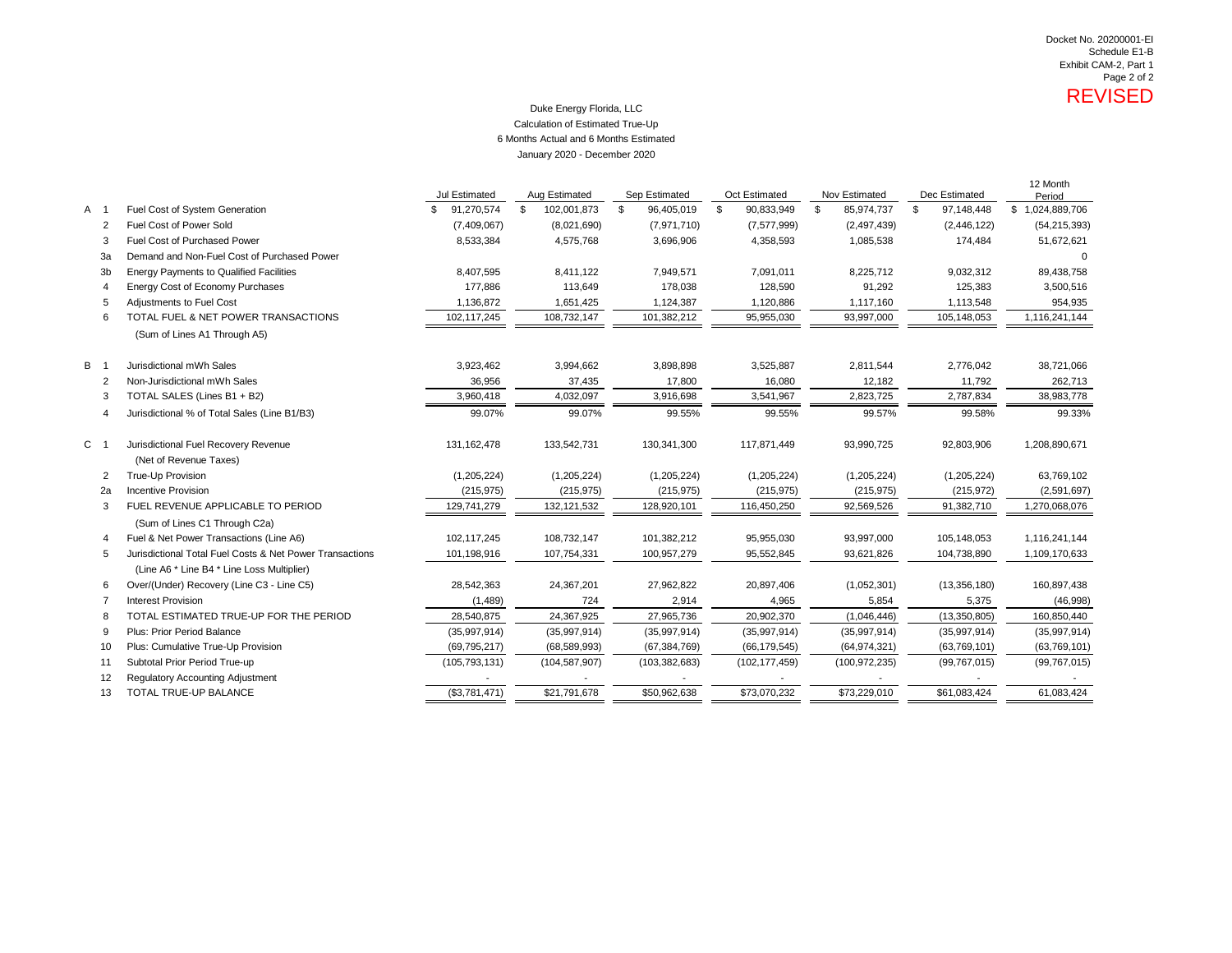Docket No. 20200001-EI Exhibit CAM-2, Part 1 Schedule E1-B-1

## Duke Energy Florida, LLC<br>Comparison of Actual/Estimated vs. Midcourse Projections<br>Comparison of Actual/Estimated vs. Midcourse Projections of the Fuel and Purchased Power Cost Recovery Factor Estimated for the Period of : January 2020 through December 2020

|                                                  |                | <b>DOLLARS</b><br>mWh |                |        |             | c/kWh         |                   |         |           |           |            |        |
|--------------------------------------------------|----------------|-----------------------|----------------|--------|-------------|---------------|-------------------|---------|-----------|-----------|------------|--------|
|                                                  | Actual/        | Midcourse             | Difference     |        | Actual/     | Midcourse     | <b>Difference</b> |         | Actual/   | Midcourse | Difference |        |
|                                                  | Estimated      | Filina                | Amount         | %      | Estimated   | Filina        | Amount            | %       | Estimated | Filing    | Amount     | $\%$   |
| Fuel Cost of System Net Generation (E3)          | 1,024,889,706  | 1,087,091,668         | (62, 201, 962) | $-6%$  | 40,030,421  | 40,152,481    | (122,059)         | 0%      | 2.560     | 2.707     | $-0.147$   | $-5%$  |
| 2 Coal Car Investment                            |                | $\Omega$              |                | 0%     |             |               |                   | 0%      | 0.000     | 0.000     | 0.000      | 0%     |
| 3 Adiustment to Fuel Cost                        | 954,935        | 413,590               | 541,345        | 0%     |             |               |                   | 0%      | 0.000     | 0.000     | 0.000      | 0%     |
| TOTAL COST OF GENERATED POWER                    | 1,025,844,641  | 1,087,505,258         | (61,660,617)   | $-6%$  | 40,030,421  | 40,152,481    | (122, 059)        | 0%      | 2.563     | 2.708     | $-0.146$   | $-5%$  |
| 5 Energy Cost of Purchased Power                 | 51,672,621     | 25,787,425            | 25,885,195     | 100%   | 1,630,664   | 882,444       | 748,220           | 85%     | 3.169     | 2.922     | 0.247      | 8%     |
| (Excl. Econ & Cogens) (E7)                       |                |                       |                |        |             |               |                   |         |           |           |            |        |
| 6 Energy Cost of Economy Purchases (E9)          | 3,500,516      | 1,726,221             | 1,774,295      | 103%   | 110,373     | 50,421        | 59,951            | 119%    | 3.172     | 3.424     | $-0.252$   | $-7%$  |
| Payments to Qualifying Facilities (E8)           | 89,438,758     | 106,557,841           | (17, 119, 083) | $-16%$ | 2,568,222   | 2,774,335     | (206, 113)        | $-7%$   | 3.483     | 3.841     | $-0.358$   | $-9%$  |
| 8 TOTAL COST OF PURCHASED POWER                  | 144,611,896    | 134,071,488           | 10,540,408     | 8%     | 4,309,258   | 3,707,201     | 602,057           | 16%     | 3.356     | 3.617     | $-0.261$   | $-7%$  |
| 9 TOTAL AVAILABLE mWh (LINE 4 + LINE 8)          |                |                       |                |        | 44,339,679  | 43,859,681    | 479,998           | $1\%$   | 0.000     | 0.000     | 0.000      | 0%     |
| 10 Fuel Cost of Economy Sales (E6)               | (3,909,810)    | (5,636,579)           | 1,726,770      | $-31%$ | (132, 558)  | (172,089)     | 39,531            | $-23%$  | 2.950     | 3.275     | $-0.326$   | $-10%$ |
| 10a Gain on Economy Sales (E6)                   | (1, 128, 563)  | (1,481,447)           | 352,885        | $-24%$ | (132, 558)  | (172,089)     | 39,531            | $-23%$  | 0.851     | 0.861     | $-0.009$   | $-1%$  |
| 10b Gain on Total Power Sales - 20% (E6)         | $\Omega$       | $\Omega$              |                | 100%   |             |               |                   | 0%      | 0.000     | 0.000     | 0.000      | 0%     |
| 11 Fuel Cost of Stratified Sales (E6)            | (49, 177, 021) | (23,571,099)          | (25,605,921)   | 109%   | (2,626,604) | (1, 245, 606) | (1,380,998)       | 111%    | 1.872     | 1.892     | $-0.020$   | $-1%$  |
| 12 TOTAL FUEL COST AND GAINS OF POWER SALES      | (54, 215, 393) | (30,689,126)          | (23, 526, 267) | 77%    | (2,759,161) | (1,417,695)   | (1,341,467)       | 95%     | 1.965     | 2.165     | $-0.200$   | $-9%$  |
| $(LINES 10 + 10a + 10b + 11)$                    |                |                       |                |        |             |               |                   |         |           |           |            |        |
| 13 Net Inadvertent Interchange                   |                |                       |                |        | 110,445     | 33,592        | 76,853            |         |           |           |            |        |
| 14 TOTAL FUEL & NET POWER TRANSACTIONS           | 1,116,241,144  | 1,190,887,620         | (74, 646, 476) | $-6%$  | 41,690,963  | 42,475,579    | (784, 616)        | $-2%$   | 2.677     | 2.804     | $-0.126$   | $-5%$  |
| $(LINES 4 + 8 + 12 + 13)$                        |                |                       |                |        |             |               |                   |         |           |           |            |        |
| 15 Net Unbilled                                  |                |                       |                |        | 25,568      | (227, 858)    | 253,426           | $-111%$ | 0.000     | 0.000     | 0.000      | 0%     |
| 16 Company Use                                   |                |                       |                |        | (165, 751)  | (181, 976)    | 16,225            | $-9%$   | 0.000     | 0.000     | 0.000      | 0%     |
| 17 T & D Losses                                  |                |                       |                |        | (2,567,001) | (2,786,714)   | 219,713           | $-8%$   | 0.000     | 0.000     | 0.000      | 0%     |
| 18 SYSTEM mWh SALES                              | 1,116,241,144  | 1,190,887,620         | (74, 646, 476) | $-6%$  | 38,983,778  | 39,279,031    | (295, 252)        | $-1%$   | 2.863     | 3.032     | $-0.169$   | $-6%$  |
| 19 Wholesale mWh Sales                           | (7, 416, 368)  | (5,670,272)           | (1,746,097)    | 31%    | (262, 713)  | (186, 476)    | (76, 237)         | 41%     | 2.823     | 3.041     | $-0.218$   | $-7%$  |
| 20 Jurisdictional mWh Sales                      | 1,108,824,776  | 1,185,217,348         | (76, 392, 573) | $-6%$  | 38,721,066  | 39,092,555    | (371, 489)        | $-1%$   | 2.864     | 3.032     | $-0.168$   | $-6%$  |
| 20a Jurisdictional Loss Multiplier               | 1.00031        | 1.00031               | 0.00000        | 0%     | 1.00031     | 1.00034       | $-0.00003$        | 0%      |           |           |            |        |
| 21 Jurisdictional Sales Adjusted for Line Losses | 1,109,170,633  | 1,185,586,888         | (76, 416, 254) | $-6%$  | 38,721,066  | 39,092,555    | (371, 489)        | $-1%$   | 2.865     | 3.033     | $-0.168$   | $-6%$  |
| 22 TRUE-UP                                       | (61,083,424)   | (77, 026, 561)        | 15,943,138     | $-21%$ | 38,721,066  | 39,092,555    | (371, 489)        | $-1%$   | (0.158)   | (0.197)   | 0.039      | $-20%$ |
| 23 TOTAL JURISDICTIONAL FUEL COST                | 1,048,087,210  | 1,108,560,327         | (60, 473, 117) | $-5%$  | 38,721,066  | 39,092,555    | (371, 489)        | $-1%$   | 2.707     | 2.836     | $-0.129$   | $-5%$  |
| 24 Revenue Tax Factor                            | 754,623        | 741,837               | 12,786         | 2%     |             |               |                   |         |           |           |            |        |
| 25 Fuel Factor Adjusted for Taxes                | 1.048.841.833  | 1,109,302,163         | (60, 460, 330) | $-5%$  | 38,721,066  | 39,092,555    | (371.489)         | $-1%$   | 2.709     | 2.838     | $-0.129$   | $-5%$  |
| 26 GPIF **                                       | 2,591,697      | 2,591,697             |                | 0%     | 38,721,066  | 39,092,555    | (371, 489)        | $-1%$   | 0.007     | 0.007     | 0.000      | 1%     |
| 27 Fuel Factor Adjusted for Taxes Including GPIF | 1,051,433,530  | 1,111,893,860         | (60, 460, 330) | $-5%$  | 38,721,066  | 39,092,555    | (371, 489)        | $-1%$   | 2.715     | 2.844     | $-0.129$   | $-5%$  |
| 28 FUEL FACTOR ROUNDED TO NEAREST .001 c/kWh     |                |                       |                |        |             |               |                   |         | 2.715     | 2.844     | $-0.129$   | $-5%$  |
|                                                  |                |                       |                |        |             |               |                   |         |           |           |            |        |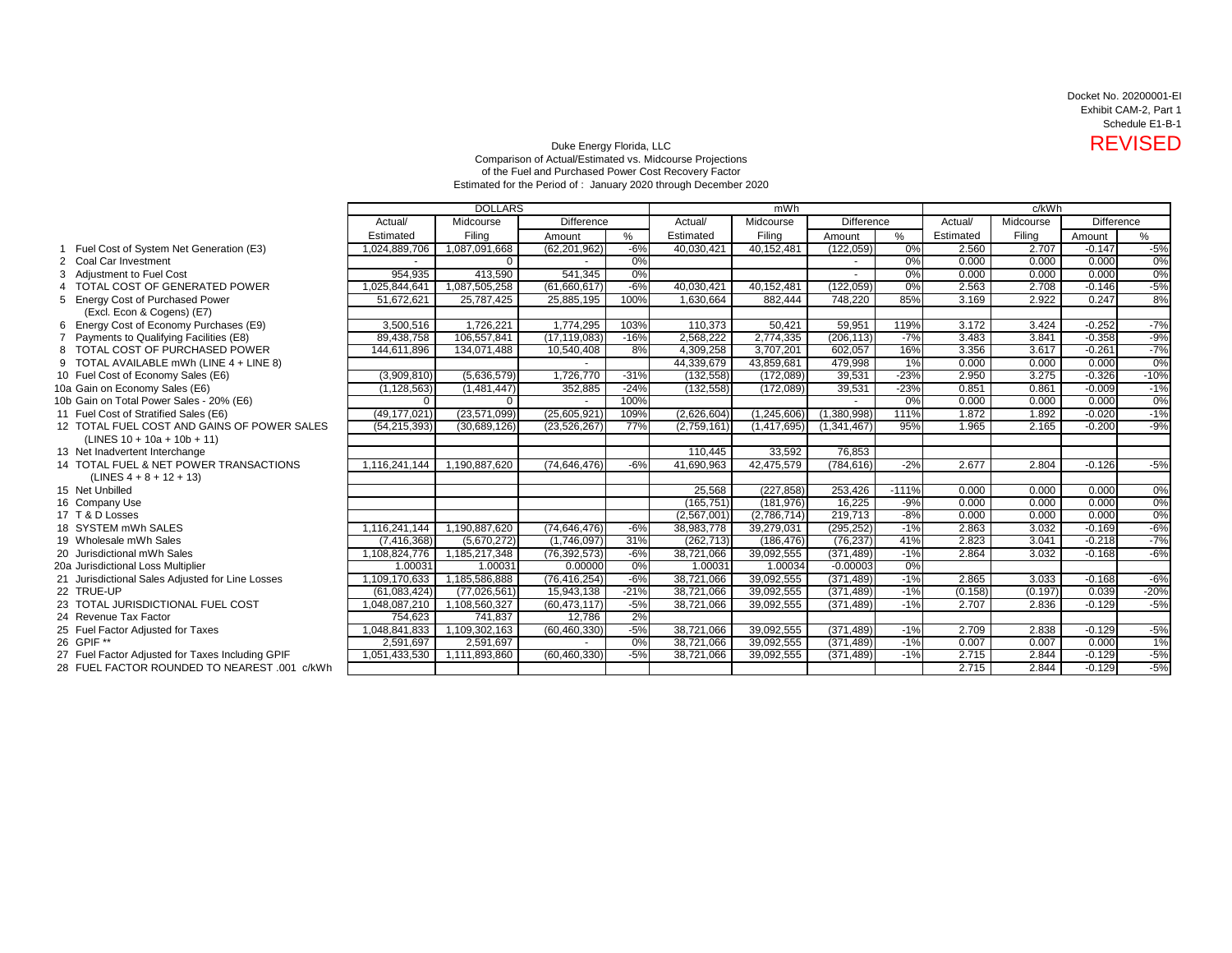## Docket No. 20200001-EI Exhibit CAM-2, Part 1 Schedule E2

## Pulke Energy Florida, LLC<br>
Fuel and Purchased Power Cost Recovery Clause<br>
Puel and Purchased Power Cost Recovery Clause Estimated for the Period of : January 2020 through December 2020

|                |                                                 |            | Actual<br>Jan-20 | Actual<br>Feb-20 | Actual<br>Mar-20 | Actual<br>Apr-20 | Actual<br>$May-20$ | Actual<br>$Jun-20$ | Estimated<br><b>Jul-20</b> | Estimated<br>Aug-20 | Estimated<br>Sep-20 | Estimated<br>Oct-20 | Estimated<br><b>Nov-20</b> | Estimated<br>Dec-20 | <b>TOTAL</b>    |
|----------------|-------------------------------------------------|------------|------------------|------------------|------------------|------------------|--------------------|--------------------|----------------------------|---------------------|---------------------|---------------------|----------------------------|---------------------|-----------------|
|                | Fuel Cost of System Net Generation              |            | \$74,992,301     | \$65,717,824     | \$73,293,028     | \$70,415,016     | \$87,128,507       | \$89,708,430       | \$91,270,574               | \$102,001,873       | \$96,405,019        | \$90,833,949        | \$85,974,737               | \$97,148,448        | \$1,024,889,706 |
| 1a             | <b>Adjustments to Fuel Cost</b>                 |            | (12,011,163)     | 1,119,402        | 1,152,738        | 1,147,328        | 1,142,435          | 1,139,918          | 1,136,872                  | 1,651,425           | 1,124,387           | 1,120,886           | 1,117,160                  | 1,113,548           | 954,935         |
|                | Fuel Cost of Power Sold                         |            | (65,028)         | (82, 184)        | (46, 687)        | (85, 510)        | (64, 389)          | (211, 899)         | (666, 950)                 | (893, 645)          | (640, 967)          | (258, 600)          | (269, 399)                 | (624, 551)          | (3,909,810)     |
| 2a             | <b>Gains on Power Sales</b>                     |            | (13,997)         | (27, 685)        | (18, 959)        | (42, 464)        | (13, 643)          | (161, 310)         | (169, 119)                 | (226, 601)          | (162, 530)          | (65, 574)           | (68, 312)                  | (158, 368)          | (1, 128, 563)   |
| 2 <sub>b</sub> | Gain on Total Power Sales - 20%                 |            | $\mathbf 0$      | $\mathbf 0$      | $\Omega$         | $\Omega$         | $\mathbf 0$        | $\mathbf 0$        | $\Omega$                   | $\overline{0}$      | $\mathbf 0$         | $\mathbf 0$         | $\Omega$                   | $\overline{0}$      |                 |
| 2c             | <b>Fuel Cost of Stratified Sales</b>            |            | (1,026,793)      | (1,050,002)      | (1,246,506)      | (2,484,344)      | (5,417,069)        | (6, 232, 898)      | (6,572,998)                | (6,901,444)         | (7, 168, 213)       | (7, 253, 825)       | (2, 159, 728)              | (1,663,203)         | (49, 177, 021)  |
| 3              | Fuel Cost of Purchased Power (Excl Economy)     |            | 1,777,132        | 3,137,635        | 6,173,029        | 1,917,858        | 6,444,417          | 9,797,876          | 8,533,384                  | 4,575,768           | 3,696,906           | 4,358,593           | 1,085,538                  | 174,484             | 51,672,621      |
| 3a             | <b>Energy Payments to Qualifying Facilities</b> |            | 7,319,413        | 7,093,012        | 5,551,577        | 5,410,902        | 7,518,681          | 7,427,850          | 8,407,595                  | 8,411,122           | 7,949,571           | 7,091,011           | 8,225,712                  | 9,032,312           | 89,438,758      |
| 4              | Energy Cost of Economy Purchases                |            | 143,759          | 406,521          | 1,053,448        | 485,384          | 407,645            | 188,921            | 177,886                    | 113,649             | 178,038             | 128,590             | 91,292                     | 125,383             | 3,500,516       |
| 5              | Total System Fuel & Net Power Transactions      |            | \$71,115,625     | \$76,314,523     | \$85,911,668     | \$76,764,171     | \$97,146,585       | \$101,656,887      | \$102,117,245              | \$108,732,147       | \$101,382,212       | \$95,955,030        | \$93,997,000               | \$105,148,053       | \$1,116,241,144 |
| 6              | Jurisdictional MWH Sold                         |            | 2,640,090        | 2,661,152        | 2,818,044        | 3,239,130        | 2,981,766          | 3,450,388          | 3,923,462                  | 3,994,662           | 3,898,898           | 3,525,887           | 2,811,544                  | 2,776,042           | 38,721,066      |
|                | Jurisdictional % of Total Sales                 |            | 99.46%           | 99.31%           | 99.07%           | 99.22%           | 99.33%             | 99.25%             | 99.07%                     | 99.07%              | 99.55%              | 99.55%              | 99.57%                     | 99.58%              | 99.33%          |
| 8              | Jurisdicitonal Fuel & Net Power Transactions    |            | 70,731,601       | 75,787,953       | 85,112,689       | 76,165,410       | 96,495,703         | 100,894,461        | 101,167,554                | 107,720,938         | 100,925,992         | 95,523,232          | 93,592,813                 | 104,706,431         | 1,108,824,776   |
| g              | Jurisdictional Loss Multiplier                  |            | 1.00034          | 1.00031          | 1.00031          | 1.00031          | 1.00031            | 1.00031            | 1.00031                    | 1.00031             | 1.00031             | 1.00031             | 1.00031                    | 1.00031             | 1.00031         |
| 10             | Jurisdictional Fuel & Net Power Transactions    |            | 70,755,650       | 75,811,447       | 85,139,074       | 76,189,021       | 96,525,617         | 100,925,738        | 101,198,916                | 107,754,331         | 100,957,279         | 95,552,845          | 93,621,826                 | 104,738,890         | 1,109,170,633   |
| 11             | <b>Adjusted System Sales</b>                    | <b>MWH</b> | 2,654,517        | 2,679,511        | 2,844,453        | 3,264,474        | 3,001,736          | 3,476,349          | 3,960,418                  | 4,032,097           | 3,916,698           | 3,541,967           | 2,823,725                  | 2,787,834           | 38,983,778      |
| 12             | System Cost per MWH Sold                        | c/kwh      | 2.6791           | 2.8480           | 3.0203           | 2.3515           | 3.2363             | 2.9242             | 2.5784                     | 2.6967              | 2.5885              | 2.7091              | 3.3288                     | 3.7717              | 2.8633          |
| 13             | Jurisdictional Loss Multiplier                  |            | 1.00034          | 1.00031          | 1.00031          | 1.00031          | 1.00031            | 1.00031            | 1.00031                    | 1.00031             | 1.00031             | 1.00031             | 1.00031                    | 1.00031             | 1.00031         |
| 14             | Jurisdictional Cost per MWH Sold                | c/kwh      | 2.6800           | 2.8488           | 3.0212           | 2.3521           | 3.2372             | 2.9251             | 2.5793                     | 2.6975              | 2.5894              | 2.7100              | 3.3299                     | 3.7730              | 2.8645          |
| 15             | Prior Period True-Up                            |            | 0.0457           | 0.0453           | 0.0428           | 0.0372           | $-2.5833$          | 0.0349             | 0.0307                     | 0.0302              | 0.0309              | 0.0342              | 0.0429                     | 0.0434              | $-0.1578$       |
|                | <b>Total Jurisdictional Fuel Expense</b>        | c/kwh      | 2.7257           | 2.8941           | 3.0640           | 2.3894           | 0.6539             | 2.9600             | 2.6100                     | 2.7276              | 2.6203              | 2.7442              | 3.3728                     | 3.8164              | 2.7068          |
| 17             | Revenue Tax Multiplier                          |            | 1.00072          | 1.00072          | 1.00072          | 1.00072          | 1.00072            | 1.00072            | 1.00072                    | 1.00072             | 1.00072             | 1.00072             | 1.00072                    | 1.00072             | 1.00072         |
| 18             | Recovery Factor Adjusted for Taxes              | c/kwh      | 2.7277           | 2.8962           | 3.0662           | 2.3911           | 0.6544             | 2.9621             | 2.6119                     | 2.7296              | 2.6222              | 2.7462              | 3.3752                     | 3.8191              | 2.7087          |
| 19             | <b>GPIF</b>                                     |            | 0.0082           | 0.0081           | 0.0077           | 0.0067           | 0.0072             | 0.0063             | 0.0055                     | 0.0054              | 0.0055              | 0.0061              | 0.0077                     | 0.0078              | 0.0067          |
| 20             | Total Recovery Factor (rounded .001)            | c/kwhl     | 2.736            | 2.904            | 3.074            | 2.398            | 0.662              | 2.968              | 2.617                      | 2.735               | 2.628               | 2.752               | 3.383                      | 3.827               | 2.715           |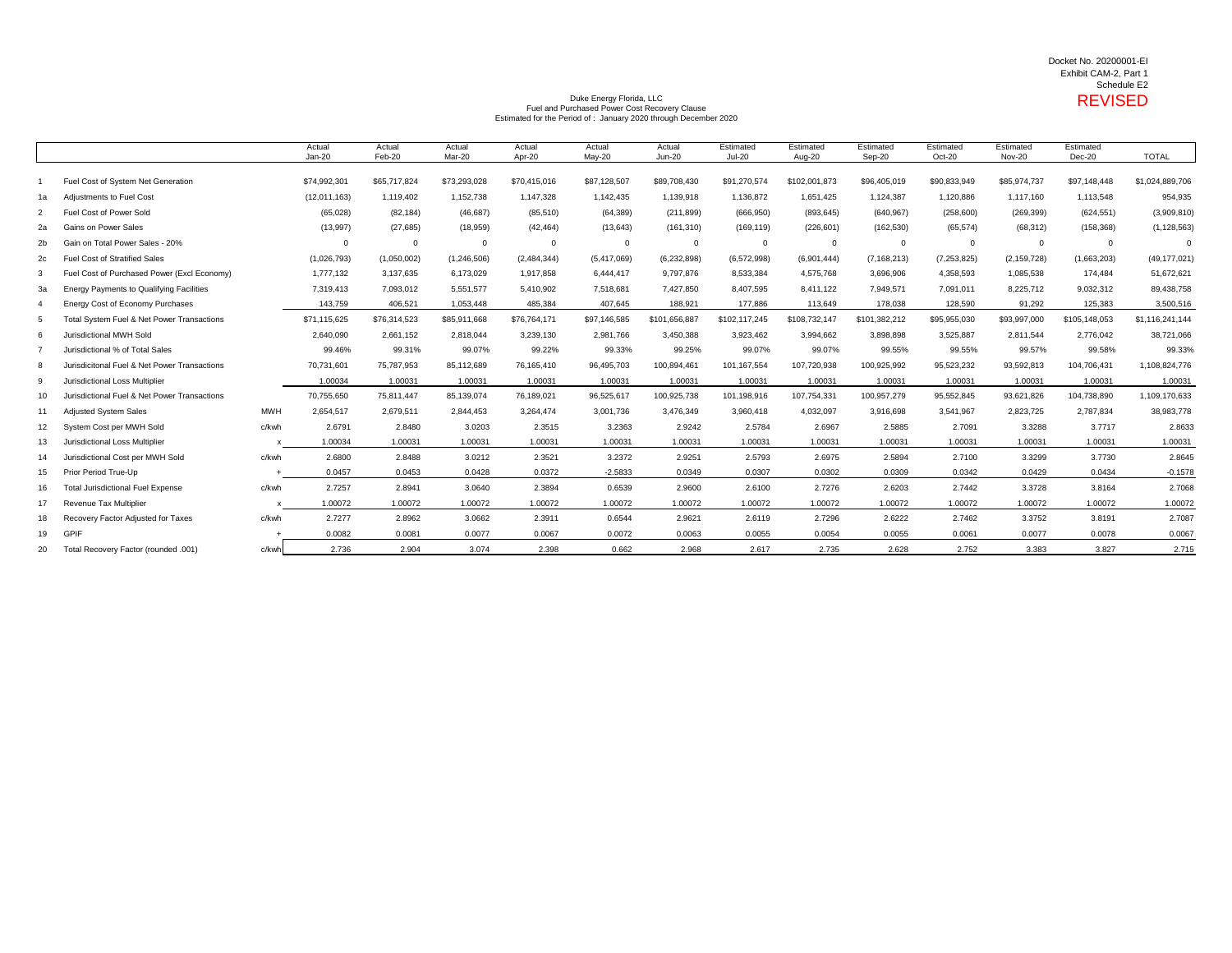Duke Energy Florida, LLC Generating System Comparative Data by Fuel Type Estimated for the Period of : January 2020 through December 2020 Docket No. 20200001-EI Exhibit CAM-2, Part 1 Schedule E3 Page 1 of 2

|    |                                         |                |                  |                  |                  |                  |                    | Actual <sup>REVISED</sup> |              |
|----|-----------------------------------------|----------------|------------------|------------------|------------------|------------------|--------------------|---------------------------|--------------|
|    |                                         |                | Actual<br>Jan-20 | Actual<br>Feb-20 | Actual<br>Mar-20 | Actual<br>Apr-20 | Actual<br>$May-20$ | Jun-20                    | Subtotal     |
|    | FUEL COST OF SYSTEM NET GENERATION (\$) |                |                  |                  |                  |                  |                    |                           |              |
| 1  | LIGHT OIL                               |                | 203,121          | 504,375          | 586,296          | 533,872          | 1,319,347          | 1,497,965                 | 4,644,976    |
| 2  | COAL                                    |                | 0                | 0                | 1,557,446        | 5,697,251        | 12,417,961         | 12,347,466                | 32,020,124   |
| 3  | GAS                                     |                | 74,789,181       | 65,213,448       | 71,149,285       | 64,183,893       | 73,391,199         | 75,863,000                | 424,590,006  |
| 4  | <b>OTHER</b>                            |                | $\Omega$         | 0                | 0                | 0                | 0                  | 0                         | 0            |
| 5  | <b>TOTAL</b>                            | \$             | 74,992,301       | 65,717,824       | 73,293,028       | 70,415,016       | 87,128,507         | 89,708,430                | 461,255,106  |
|    | SYSTEM NET GENERATION (MWH)             |                |                  |                  |                  |                  |                    |                           |              |
| 6  | LIGHT OIL                               |                | 1,107            | 1,773            | 553              | 1,343            | 503                | 1,913                     | 7,191        |
| 7  | COAL                                    |                | 0                | 0                | 35,102           | 147,016          | 313,029            | 303,866                   | 799,013      |
| 8  | GAS                                     |                | 2,772,351        | 2,536,287        |                  | 2,756,018        | 2,944,556          | 3,417,419                 | 17,380,112   |
|    | <b>SOLAR</b>                            |                |                  |                  | 2,953,481        |                  |                    |                           |              |
| 9  |                                         |                | 30,015           | 31,310           | 52,320           | 61,887           | 83,741             | 76,819                    | 336,092      |
| 10 | <b>OTHER</b>                            |                | $\Omega$         | 0                | 0                | 0                | 0                  | 0                         | 0            |
| 11 | <b>TOTAL</b>                            | MWH            | 2,803,473        | 2,569,370        | 3,041,455        | 2,966,264        | 3,341,829          | 3,800,017                 | 18,522,409   |
|    | UNITS OF FUEL BURNED                    |                |                  |                  |                  |                  |                    |                           |              |
| 12 | LIGHT OIL                               | BBL            | 1,792            | 4,616            | 5,425            | 4,760            | 10,138             | 12,892                    | 39,623       |
| 13 | <b>COAL</b>                             | <b>TON</b>     | 0                | 0                | 17,493           | 61,653           | 140,193            | 143,523                   | 362,862      |
| 14 | GAS                                     | <b>MCF</b>     | 19,744,076       | 18,695,068       | 22,283,497       | 20,472,403       | 21,849,351         | 25,649,038                | 128,693,433  |
| 15 | <b>OTHER</b>                            | <b>BBL</b>     | $\Omega$         | 0                | 0                | $\Omega$         | 0                  | 0                         | $\mathbf 0$  |
|    | <b>BTUS BURNED (MMBTU)</b>              |                |                  |                  |                  |                  |                    |                           |              |
| 16 | LIGHT OIL                               |                | 10,335           | 26,645           | 31,140           | 27,431           | 12,906             | 74,337                    | 182,794      |
| 17 | <b>COAL</b>                             |                | 0                | 0                | 378,584          | 1,510,745        | 3,387,063          | 3,361,596                 | 8,637,987    |
| 18 | GAS                                     |                | 20,233,462       | 19,176,786       | 22,873,368       | 21,041,082       | 22,399,972         | 26,195,265                | 131,919,936  |
| 19 | <b>OTHER</b>                            |                | 0                | 0                | 0                | 0                | 0                  | 0                         | 0            |
| 20 | <b>TOTAL</b>                            | <b>MMBTU</b>   | 20,243,797       | 19,203,431       | 23,283,091       | 22,579,258       | 25,799,940         | 29,631,198                | 140.740.717  |
|    | <b>GENERATION MIX (% MWH)</b>           |                |                  |                  |                  |                  |                    |                           |              |
| 21 | LIGHT OIL                               |                | 0.04%            | 0.07%            | 0.02%            | 0.05%            | 0.02%              | 0.05%                     | 0.04%        |
| 22 | <b>COAL</b>                             |                | 0.00%            | 0.00%            | 1.15%            | 4.96%            | 9.37%              | 8.00%                     | 4.31%        |
| 23 | GAS                                     |                | 98.89%           | 98.71%           | 97.11%           | 92.91%           | 88.11%             | 89.93%                    | 93.83%       |
| 24 | <b>SOLAR</b>                            |                | 1.07%            | 1.22%            | 1.72%            | 2.09%            | 2.51%              | 2.02%                     | 1.82%        |
| 25 | <b>OTHER</b>                            |                | 0.00%            | 0.00%            | 0.00%            | 0.00%            | 0.00%              | 0.00%                     | 0.00%        |
| 26 | <b>TOTAL</b>                            | %              | 100.00%          | 100.00%          | 100.00%          | 100.00%          | 100.00%            | 100.00%                   | 100.00%      |
|    | FUEL COST PER UNIT                      |                |                  |                  |                  |                  |                    |                           |              |
| 27 | LIGHT OIL                               | \$/BBL         | 113.35           | 109.27           | 108.07           | 112.16           | 130.14             | 116.19                    | 117.23       |
| 28 | <b>COAL</b>                             | \$/TON         | 0.00             | 0.00             | 89.03            | 92.41            | 88.58              | 86.03                     | 88.24        |
| 29 | GAS                                     | \$/MCF         | 3.79             | 3.49             | 3.19             | 3.14             | 3.36               | 2.96                      | 3.30         |
| 30 | <b>OTHER</b>                            | \$/BBL         | 0.00             | 0.00             | 0.00             | 0.00             | 0.00               | 0.00                      | 0.00         |
|    | FUEL COST PER MMBTU (\$/MMBTU)          |                |                  |                  |                  |                  |                    |                           |              |
| 31 | LIGHT OIL                               |                | 19.65            | 18.93            | 18.83            | 19.46            | 102.23             | 20.15                     | 25.41        |
| 32 | <b>COAL</b>                             |                | 0.00             | 0.00             | 4.11             | 3.77             | 3.67               | 3.67                      | 3.71         |
| 33 | GAS                                     |                | 3.70             | 3.40             | 3.11             | 3.05             | 3.28               | 2.90                      | 3.22         |
| 34 | <b>OTHER</b>                            |                | 0.00             | 0.00             | 0.00             | 0.00             | 0.00               | 0.00                      | 0.00         |
| 35 | <b>TOTAL</b>                            | \$/MMBTU       | 3.70             | 3.42             | 3.15             | 3.12             | 3.38               | 3.03                      | 3.28         |
|    | BTU BURNED PER KWH (BTU/KWH)            |                |                  |                  |                  |                  |                    |                           |              |
| 36 | LIGHT OIL                               |                | 9,335            | 15,028           | 56,361           | 20.422           | 25,677             | 38,859                    | 25,418       |
| 37 | COAL                                    |                | 0                |                  | 10,785           | 10,276           | 10,820             | 11,063                    | 10,811       |
| 38 | GAS                                     |                | 7,298            | 7,561            | 7,745            | 7,635            | 7,607              | 7,665                     | 7,590        |
| 39 | <b>OTHER</b>                            |                | 0                | 0                | 0                | 0                | 0                  | 0                         | $\mathbf{0}$ |
| 40 | <b>TOTAL</b>                            | <b>BTU/KWH</b> | 7,221            | 7,474            | 7,655            | 7,612            | 7,720              | 7,798                     | 7,598        |
|    | GENERATED FUEL COST PER KWH (C/KWH)     |                |                  |                  |                  |                  |                    |                           |              |
| 41 | LIGHT OIL                               |                | 18.35            | 28.45            | 106.11           | 39.75            | 262.50             | 78.31                     | 64.59        |
| 42 | COAL                                    |                | 0.00             | 0.00             | 4.44             | 3.88             | 3.97               | 4.06                      | 4.01         |
| 43 | GAS                                     |                | 2.70             | 2.57             | 2.41             | 2.33             | 2.49               | 2.22                      | 2.44         |
| 44 | <b>OTHER</b>                            |                | 0.00             | 0.00             | 0.00             | 0.00             | 0.00               | 0.00                      | 0.00         |
| 45 | <b>TOTAL</b>                            | C/KWH          | 2.67             | 2.56             | 2.41             | 2.37             | 2.61               | 2.36                      | 2.49         |